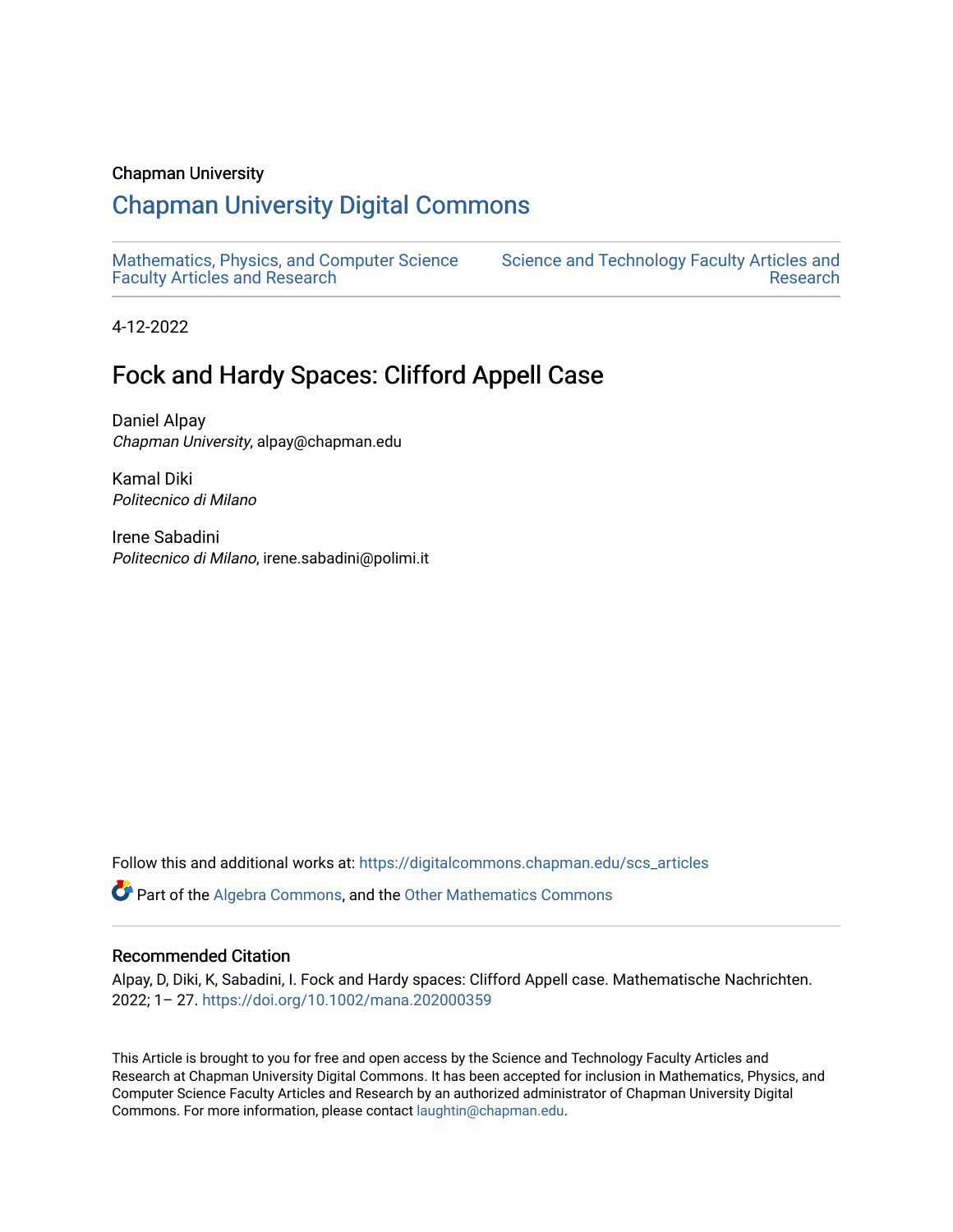# Fock and Hardy Spaces: Clifford Appell Case

## **Comments**

This article was originally published in Mathematische Nachrichten in 2022. [https://doi.org/10.1002/](https://doi.org/10.1002/mana.202000359) [mana.202000359](https://doi.org/10.1002/mana.202000359)

# Creative Commons License



This work is licensed under a [Creative Commons Attribution-Noncommercial-No Derivative Works 4.0](https://creativecommons.org/licenses/by-nc-nd/4.0/) [License](https://creativecommons.org/licenses/by-nc-nd/4.0/).

Copyright The authors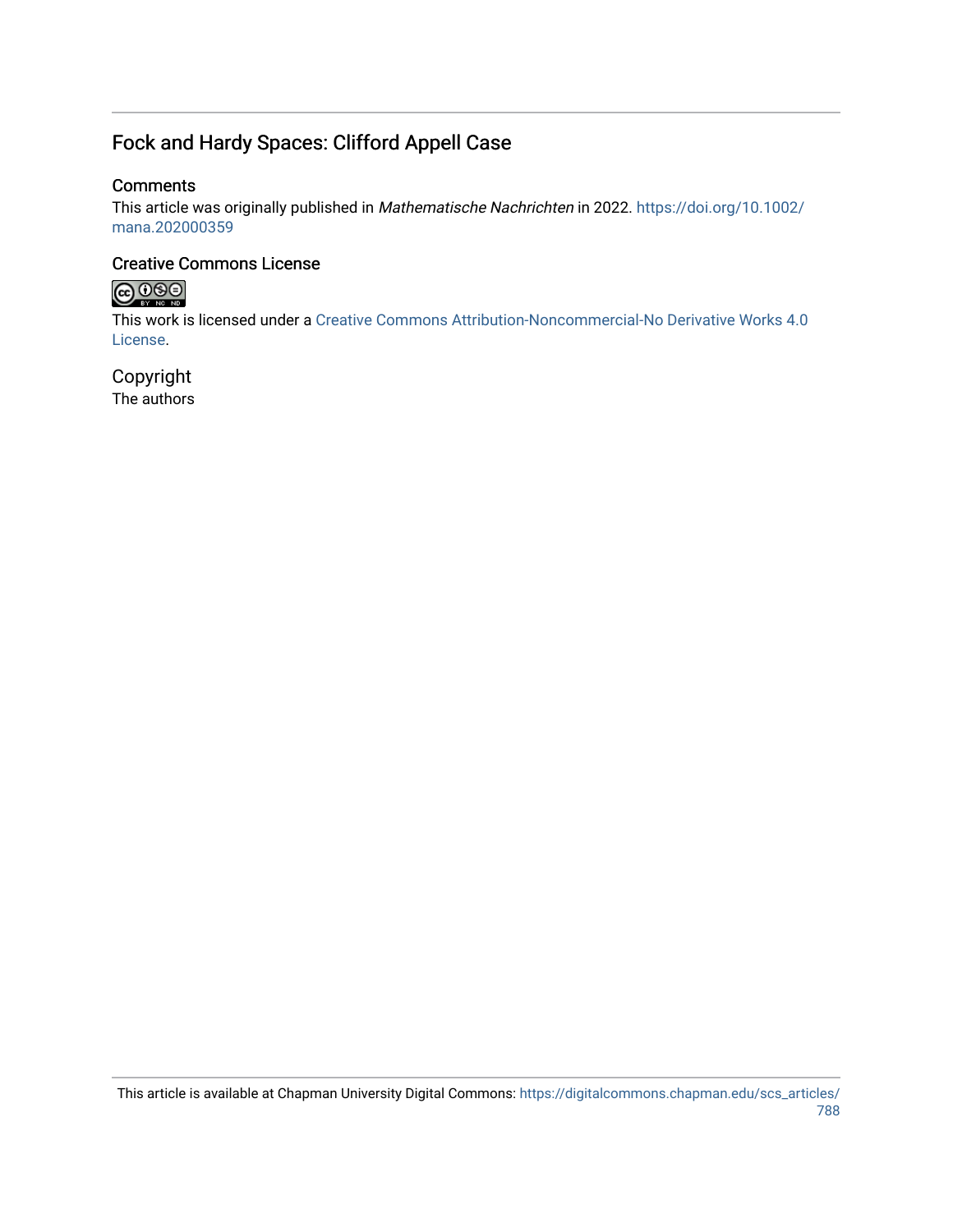#### **ORIGINAL PAPER**



<u>MATHEMATISCHE</u><br>VACHRICHTEN

# **Fock and Hardy spaces: Clifford Appell case**

**Daniel Alpay<sup>1</sup> Kamal Diki<sup>2</sup> Irene Sabadini2**

1 Schmid College of Science and Technology, Chapman University, Orange, CA 92866, USA

2Politecnico di Milano, Dipartimento di Matematica, Via E. Bonardi, 9, Milano 20133, Italy

#### **Correspondence**

Irene Sabadini, Politecnico di Milano, Dipartimento di Matematica, Via E. Bonardi, 9, 20133 Milano, Italy. Email: [irene.sabadini@polimi.it](mailto:irene.sabadini@polimi.it)

**Funding information** Marie Sklodowska-Curie Actions, Grant/Award Number: 713485

#### **Abstract**

In this paper, we study a specific system of Clifford–Appell polynomials and, in particular, their product. Moreover, we introduce a new family of quaternionic reproducing kernel Hilbert spaces in the framework of Fueter regular functions. The construction is based on a general idea which allows us to obtain various function spaces by specifying a suitable sequence of real numbers. We focus on the Fock and Hardy cases in this setting, and we study the action of the Fueter mapping and its range.

#### **KEYWORDS**

Appell system, Fock space, Fueter mapping, Hardy space, hypercomplex derivative, quaternions, reproducing kernels, shift operator

**MSC (2020)** Primary: 30G35, 30H20; Secondary: 32A15, 44A15

## **1 INTRODUCTION**

A set of polynomials  ${P_n}_{n\in\mathbb{N}}$  satisfying an identity with respect to the real derivative that takes  $P_n$  to  $nP_{n-1}$  is called an Appell system [\[7\]](#page-27-0). In the classical case, where x is interpreted as a real or complex variable, the standard monomials  $P_n(x) = x^n$  form an Appell set, but also the famous Hermite, Bernoulli and Euler polynomials are examples of Appell sets. The importance of such polynomials in various settings is well known, and we mention here, with no pretense of completeness their relevance in probability theory and stochastic process since they can be connected to random variables, see [\[8\]](#page-27-0), they were used also to study optimal stopping problems related to Lévy process in [\[26\]](#page-28-0).

Moving to the hypercomplex analysis setting, namely analysis for functions with values in a Clifford algebra, in particular quaternions, we have various function theories, associated with different differential operators. In this paper we will treat the quaternionic case.

In the slice hyerholomorphic setting, Appell systems can be obtained by simply extending the variable in use to become hypercomplex, and so we have that, for example, the standard monomials in the quaternionic variable are among them with respect to the slice derivative.

But these sets of polynomials were studied also in the setting of quaternionic and Clifford analysis with respect to the hypercomplex derivative, see [\[10, 11, 21, 22, 25\]](#page-27-0). It turns out that the Appell systems in this framework play a similar role as the complex monomials do to define elementary functions in terms of their power series like cosine, sine, exponential, etc. This fact opens a variety of questions also in relation to various function spaces including Fock, Hardy, Bergman, Dirichlet spaces, etc. Moreover, various questions arise about their associated operators such as creation, annihilation, shift and backward shift operators. Some different operators related to Fock spaces in the Clifford setting were considered also in

This is an open access article under the terms of the [Creative Commons Attribution-NonCommercial-NoDerivs](http://creativecommons.org/licenses/by-nc-nd/4.0/) License, which permits use and distribution in any medium, provided the original work is properly cited, the use is non-commercial and no modifications or adaptations are made. © 2022 The Authors. Mathematische Nachrichten published by Wiley-VCH GmbH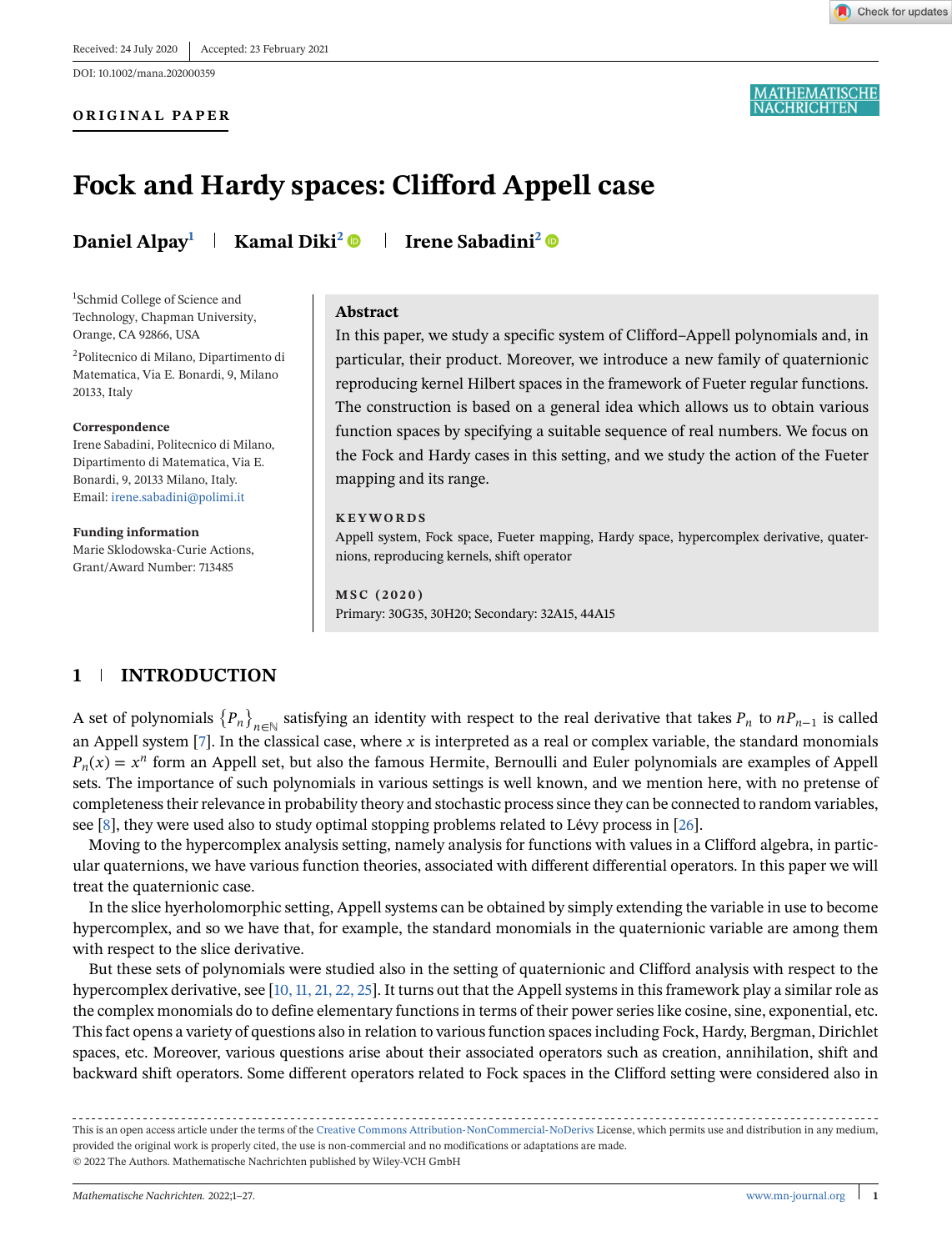# **2 ALPAY ET AL.** ALPAY ET AL. ALPAY ET AL.

[\[18\]](#page-28-0). What makes Appell systems in quaternionic and Clifford analysis rather peculiar, is the fact that the function theory has been developed using the so-called Fueter polynomials, see [\[9, 24\]](#page-27-0), and these polynomials do not satisfy the Appell property in general. However, a series expansion for hyperholomorphic functions is possible using both the approaches.

In order to define and study quaternionic reproducing kernel Hilbert spaces the approach that makes use of the Appell systems looks very promising and allows to define the associated operators. We will show that using a special set of Clifford Appell polynomials, denoted by  $\{Q_n\}$ , we can introduce various function spaces denoted by  ${\cal HM}_b$  whose elements are converging series of the form  $\sum Q_n a_n$ , where the quaternionic coefficients  $a_n$  satisfy suitable conditions which depend on a given sequence  $b = (b_n)$  of real (in fact rational) numbers. This approach is rather general, and it is used also in the slice hyperholomorphic setting in which the series under consideration are of the form  $\sum q^n a_n$ , where q denotes the quaternionic variable and give rise to spaces denoted by  $\mathcal{HS}_c$ ,  $c = (c_n)$ .

In this paper we treat the case of the quaternionic Fock and the Hardy spaces which have been already studied in the slice setting but are new in the Fueter regular framework combined with the Appell polynomials. For this reason, these spaces are called Clifford–Appell Fock space and Clifford–Appell Hardy space, respectively.

One problem of the system  ${Q_n}$  is that if we multiply two such polynomials we do no obtain an element in the system. This is expected provided the non-commutative setting and in fact hyperholomorphic functions can be multiplied using the so-called CK-product. With the polynomials  $Q_n$  there is the additional problem of remaining within the Appell system and in fact we show how this can be achieved. This technical result opens the possibility to prove several results and also to introduce creation, annihilation and shift operators.

An advantage of our description is that we can prove that the function spaces  $HM_b$  and  $HS_c$  for suitable choices of  $b, c$ , can be related using the Fueter mapping theorem.

The structure of the paper is the following: in Section 2 we revise notations and preliminary results that we need in the sequel. In Section [3](#page-5-0) we introduce some quaternionic reproducing kernel Hilbert spaces (QRKHS) based on a specific Appell system, and prove different properties on such kind of polynomials. We show also that, under suitable conditions, any axially Fueter regular function can be expanded in terms of these Appell polynomials. In Section [4](#page-9-0) we focus more on the Fock space in this setting. In particular, we study different properties related to the notions of creation, annihilation operators and Segal–Bargmann transforms. In Section [5](#page-20-0) we treat the Hardy space case, and study different properties related to the shift and backward shift operators. Finally, in Section [6](#page-25-0) we show how the Fueter mapping acts by sending spaces of slice hyperholomorphic functions into spaces of Fueter regular functions. Moreover, we show that in some special cases the Fueter mapping acts as an isometric isomorphism up to a constant.

#### **2 PRELIMINARY RESULTS**

We recall some basic facts on quaternions and on the two sets of Cauchy–Fueter and slice hyperholomorphic functions. The skew field of quaternions is defined to be

$$
\mathbb{H} = \{q = x_0 + x_1 i + x_2 j + x_3 k \; ; \; x_0, x_1, x_2, x_3 \in \mathbb{R}\}
$$

where the imaginary units satisfy the multiplication rules

$$
i^2 = j^2 = k^2 = -1
$$
 and  $ij = -ji = k$ ,  $jk = -kj = i$ ,  $ki = -ik = j$ .

The conjugate and the modulus of  $q \in \mathbb{H}$  are defined by

$$
\overline{q} = Re(q) - \overline{q}
$$
 where  $Re(q) = x_0$ ,  $\overline{q} = x_1 i + x_2 j + x_3 k$ 

and

$$
|q| = \sqrt{q\overline{q}} = \sqrt{x_0^2 + x_1^2 + x_2^2 + x_3^2},
$$

respectively. Notice that the quaternionic conjugation satisfy the property  $\overline{pq} = \overline{q} \overline{p}$  for any  $p, q \in \mathbb{H}$ . Moreover, the unit sphere

$$
\left\{\vec{q}=x_1i+x_2j+x_3k;\; x_1^2+x_2^2+x_3^2=1\right\}
$$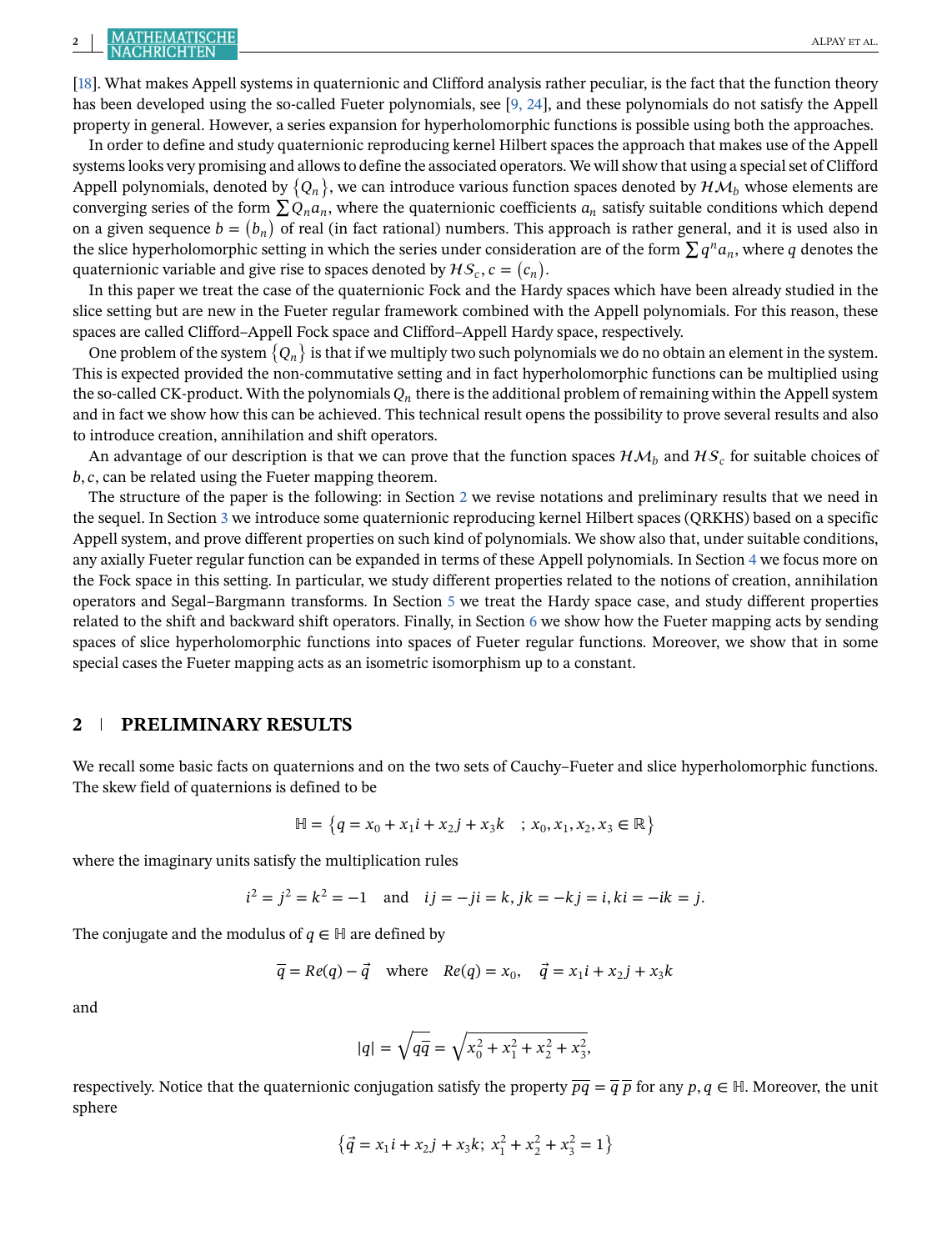coincides with the set of all imaginary units given by

$$
\mathbb{S} = \{q \in \mathbb{H}; q^2 = -1\}.
$$

Sometimes we denote  $e_1 = i$ ,  $e_2 = j$  and  $e_3 = k$ .

We recall the classical notion of Fueter regular functions also called "hyperholomorphic functions", for more details one can see [\[15, 24\]](#page-27-0):

**Definition 2.1.** Let  $U \subset \mathbb{H}$  be an open set and let  $f: U \longrightarrow \mathbb{H}$  be a real differentiable function. We say that f is *(left) Fueter regular* or *regular* for short if

$$
\partial f(q):=\bigg(\frac{\partial}{\partial x_0}+i\frac{\partial}{\partial x_1}+j\frac{\partial}{\partial x_2}+k\frac{\partial}{\partial x_3}\bigg)f(q)=0,\ \forall q\in U.
$$

The quaternionic right linear space of Fueter regular functions is denoted by  $R(U)$ .

The right Fueter regular functions can be defined just by taking the imaginary units on the right of the derivatives of the function f. The quaternionic monomials  $P_n(q) = q^n$  are not Fueter regular. However, there exist some other important functions in this theory, the so-called Fueter variables, defined by

$$
\zeta_l(x) = x_l - e_l x_0, \quad l = 1, 2, 3. \tag{2.1}
$$

These functions play the same role that complex monomials play in complex analysis. For example, a series expansion for Fueter regular functions is obtained using these Fueter variables. A suitable product that allows to preserve the regularity in this setting is the so-called C-K product, denoted  $\odot$ . Given two Fueter regular functions  $f$  and  $g$ , we take their restriction to  $x_0 = 0$  and consider their pointwise multiplication. Then, we take the Cauchy–Kowalevskaya extension of this pointwise product, which exists and is unique, to define  $f \odot g$ , see [\[24\]](#page-28-0).

A more recent theory of quaternionic regular functions was introduced and studied in several directions during the last years, see for example [\[2, 16, 17, 23\]](#page-27-0), namely the theory of slice hyperholomorphic functions that we recall briefly. In the definition below, for a fixed  $I \in \mathbb{S}$ ,  $\mathbb{C}_I = \mathbb{R} + I\mathbb{R}$  denotes the complex plane whose variable is  $q = x + Iy$ , and we set  $\Omega_I := \Omega \cap \mathbb{C}_I.$ 

**Definition 2.2.** A real differentiable function  $f: \Omega \longrightarrow \mathbb{H}$ , on a given domain  $\Omega \subset \mathbb{H}$ , is said to be a *(left) slice hyperholomorphic function* if, for very  $I \in \mathcal{S}$ , the restriction  $f_I$  to  $\mathbb{C}_I$ , is holomorphic on  $\Omega_I$ , that is it has continuous partial derivatives with respect to x and y and the function  $\overline{\partial_I} f : \Omega_I \longrightarrow \mathbb{H}$  defined by

$$
\overline{\partial_I} f(x+Iy) := \frac{1}{2} \left( \frac{\partial}{\partial x} + I \frac{\partial}{\partial y} \right) f_I(x+yI)
$$

vanishes identically on  $\Omega_I$ . The set of slice hyperholomorphic functions is denoted by  $\mathcal{SR}(\Omega)$ .

The paper [\[4\]](#page-27-0) studies the slice hyperholomorphic quaternionic Fock space  $\mathcal{F}_{Slice}(\mathbb{H})$ , defined for a given  $I \in \mathcal{S}$  to be

$$
\mathcal{F}_{Slice}(\mathbb{H}) := \left\{ f \in SR(\mathbb{H}); \frac{1}{\pi} \int_{\mathbb{C}_I} \left|f_I(p)\right|^2 e^{-|p|^2} d\lambda_I(p) < \infty \right\},\
$$

where  $f_I = f|_{C_I}$  and  $d\lambda_I(p) = dxdy$  for  $p = x + yI$ . The definition of this space does not depend on the choice of I. It was also proved that this quaternionic Fock space can be characterised in terms of the slice hyperholomorphic power series as follows

$$
\mathcal{F}_{Slice}(\mathbb{H}) = \left\{ \sum_{k=0}^{\infty} q^k a_k; a_k \in \mathbb{H} : \sum_{k=0}^{\infty} k! |a_k|^2 < \infty \right\}.
$$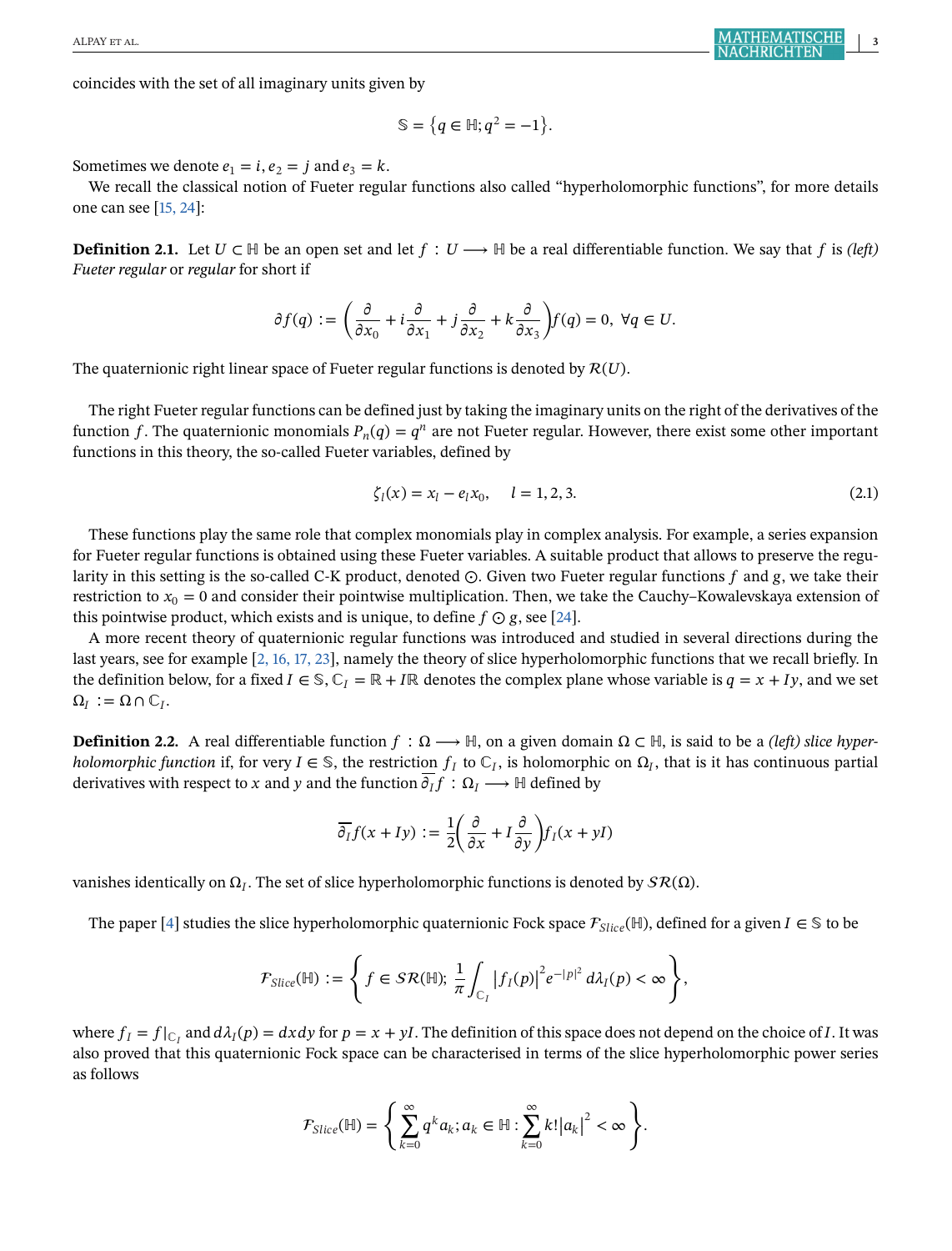<span id="page-5-0"></span>

Its associated Segal–Bargmann transform was studied in [\[20\]](#page-28-0) by considering the slice hyperholomorphic kernel obtained making use of the normalized Hermite functions  $(\eta_n)_{n\geq 0}.$  The explicit expression of this kernel is given by

$$
\mathcal{A}^{S}_{\mathbb{H}}(q,x) := \sum_{k=0}^{\infty} \frac{q^k}{\sqrt{k!}} \eta_k(x) = e^{-\frac{1}{2}(q^2 + x^2) + \sqrt{2}qx}, \ \forall (q,x) \in \mathbb{H} \times \mathbb{R}.
$$
 (2.2)

Then, for any quaternionic valued function  $\varphi$  in  $L^2(\mathbb{R}, \mathbb{H})$  the slice hyperholomorphic Segal–Bargmann transform is defined by

$$
B_{\mathbb{H}}^S(\varphi)(q) = \int_{\mathbb{R}} \mathcal{A}_{\mathbb{H}}^S(q, x) \varphi(x) \, dx. \tag{2.3}
$$

In the same spirit different famous spaces of slice hyperholomorphic functions such as Hardy, Besov, Bloch, Dirichlet and Bergman spaces were studied in [\[1, 12, 13\]](#page-27-0).

# **3 A NEW FAMILY OF QRKHS OF FUETER REGULAR FUNCTIONS: GENERAL SETTING**

Let us consider the quaternionic polynomials defined by

$$
Q_k(q) = \sum_{j=0}^k T_j^k q^{k-j} \overline{q}^j, \ q \in \mathbb{H}, k \ge 0,
$$
\n(3.1)

where

$$
T_j^k := \frac{k!}{(3)_k} \frac{(2)_{k-j}(1)_j}{(k-j)!j!} = \frac{2(k-j+1)}{(k+1)(k+2)}
$$
(3.2)

and  $(a)_n = a(a + 1) ... (a + n - 1)$  is the Pochhammer symbol.

*Remark* 3.1. Notice that the polynomials  $(Q_k)_{k\geq 0}$  given by (3.1) are Fueter regular on ℍ. Moreover, they form an Appell system with respect to the hypercomplex derivative  $\frac{\overline{\delta}}{2}$ , i.e., for all  $k \geq 1$  we have the Appell property

$$
\frac{\overline{\partial}}{2}Q_k = kQ_{k-1}.
$$
\n(3.3)

For more details on such properties of these polynomials one can consult for example [\[11\]](#page-27-0) and [\[21\]](#page-28-0).

For  $q \in \mathbb{H}$ , let

$$
\operatorname{Exp}(q) := \sum_{k=0}^{\infty} \frac{Q_k(q)}{k!}
$$
 (3.4)

be the generalized Fueter regular exponential function considered in the paper [\[11\]](#page-27-0). Then, we introduce the following.

**Definition 3.2.** Let  $\Omega$  be a domain in H. Let  $c = (c_k)_{k \in \mathbb{N}}$  and  $b = (b_k)_{k \in \mathbb{N}}$  be two non decreasing sequences with  $c_0 = b_0 = 1$  and such that  $\sum_{k=0}^{\infty} |q|^{2k} c_k < \infty$  and  $\sum_{k=0}^{\infty} |q|^{2k} b_k < \infty$ . Then, associated to b and c we define:

1. The subspace of Fueter regular functions defined by

$$
\mathcal{HM}_{b}(\Omega)=\left\{\sum_{k=0}^{\infty}Q_{k}\alpha_{k};\alpha_{k}\in\mathbb{H}:\sum_{k=0}^{\infty}b_{k}\left|\alpha_{k}\right|^{2}<\infty\right\}.
$$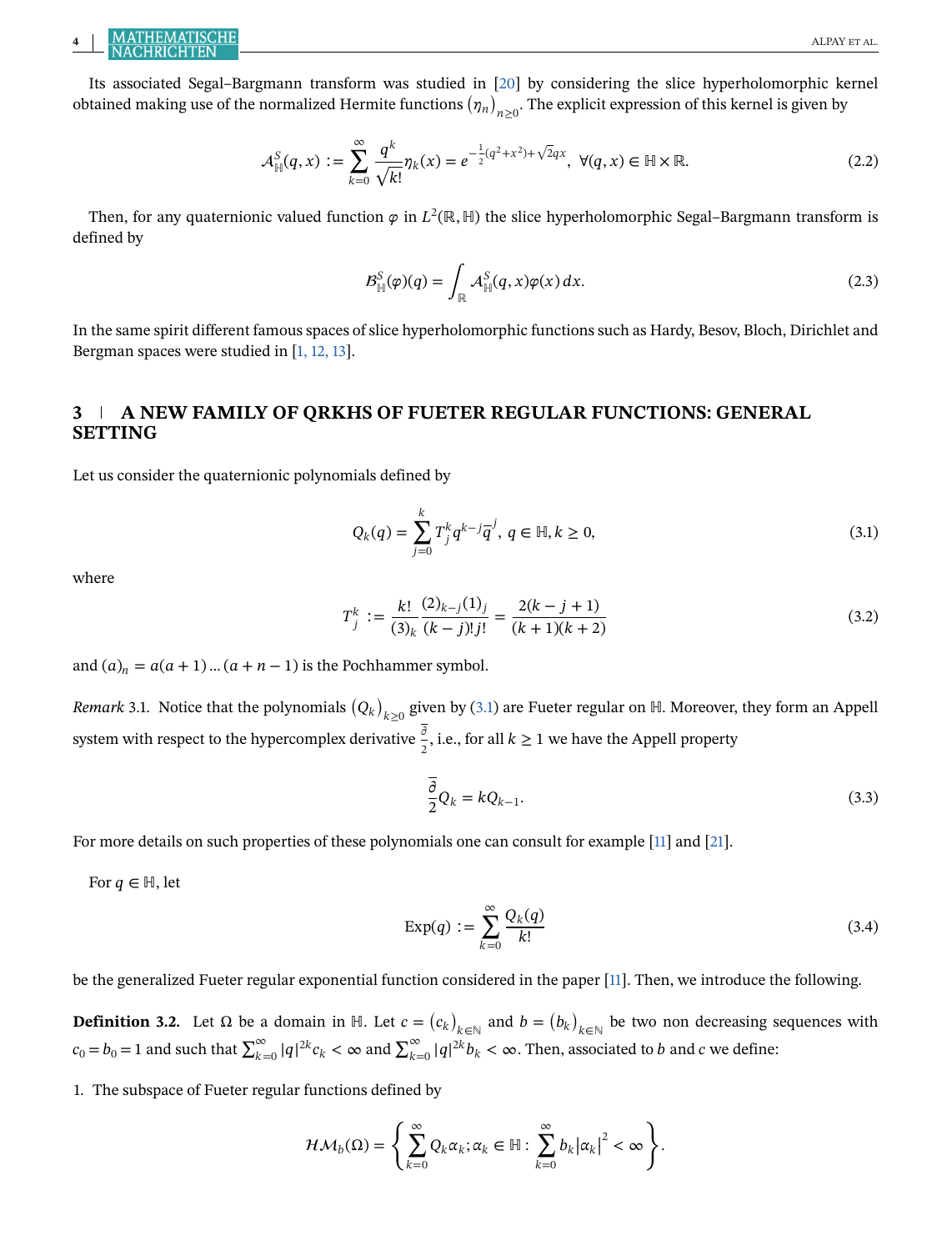<span id="page-6-0"></span>2. The subspace of slice hyperholomorphic functions defined by

$$
\mathcal{H}S_c(\Omega) = \left\{ \sum_{k=0}^{\infty} q^k f_k; f_k \in \mathbb{H} : \sum_{k=0}^{\infty} c_k |f_k|^2 < \infty \right\}.
$$

Given  $f = \sum_{k=0}^{\infty} Q_k \alpha_k$  and  $g = \sum_{k=0}^{\infty} Q_k \beta_k$  in  $\mathcal{HM}_b(\Omega)$  we define the Hermitian inner product given by

$$
\langle f, g \rangle_{\mathcal{H}_b} = \sum_{k=0}^{\infty} b_k \overline{\alpha_k} \beta_k.
$$

*Remark* 3.3. We note that, by specifying the sequence  $c$ ,  $Hs_c$  include different spaces of slice hyperholomorphic functions such as Fock, Hardy, Dirichlet and generalized Fock spaces. Such spaces are the quaternionic counterpart of the complex version introduced in [\[3\]](#page-27-0).

We are interested in two main problems in this setting:

*Problem* 3.4. Study the counterparts of the spaces introduced in Definition [3.2](#page-5-0) by suitably chosing the sequence *b* in order to include in this framework of Cauchy–Fueter regularity: Fock, Bergman, Hardy, Dirichlet spaces, etc.

In this paper, we will treat the Fock and Hardy cases that correspond, respectively, to the sequences  $b_k = k!$  and  $b_k = 1$ , for all  $k \geq 0$ .

*Problem* 3.5. Study the range of the Fueter mapping on  $HS<sub>c</sub>$  and see when it is possible to obtain spaces of regular functions of the form  $HM<sub>b</sub>$ . More in general, we ask if using the Fueter mapping it is possible to get information on the sequence  $(b_k)$  in terms of the given datum  $(c_k)$  ?

*Remark* 3.6. We note that the answer to Problem 3.5 for Fock and Bergman cases were considered in [\[21\]](#page-28-0). See also [\[4, 13\]](#page-27-0) for the slice hyperholomorphic setting. The answer in these two cases is given by:

1. In the Fock case:

$$
c_k = k!
$$
 and  $b_k = \frac{k!}{(k+1)(k+2)}$ ,  $\forall k \ge 0$ .

2. In the Bergman case:

$$
c_k = \frac{1}{k+1}
$$
 and  $b_k = \frac{1}{(k+1)^2(k+2)^2(k+3)}$ ,  $\forall k \ge 0$ .

We will show that, under suitable conditions, for some special choices of the sequence  $b$  in Definition [3.2](#page-5-0) we have the estimate:

$$
|f(q)| \le \left(\sum_{k=0}^{\infty} \frac{|q|^{2k}}{b_k}\right)^{\frac{1}{2}} \|f\|_{\mathcal{HM}_b}, \ f \in \mathcal{HM}_b(\Omega), q \in \Omega.
$$
 (3.5)

In these cases, we can also prove that  $HM_b(\Omega)$  are right quaternionic reproducing kernel Hilbert spaces with reproducing kernel given by

$$
K_{\mathcal{HM}_b(\Omega)}(q, p) = \sum_{k=0}^{\infty} \frac{Q_k(q)\overline{Q_k(p)}}{b_k}, \ \forall (q, p) \in \Omega \times \Omega.
$$
 (3.6)

Furthermore, in such situations  $\left\{\frac{Q_k}{\sqrt{b_k}}\right\}$  $k\geq 0$ form an orthonormal basis of  $H.M_b(\Omega)$ .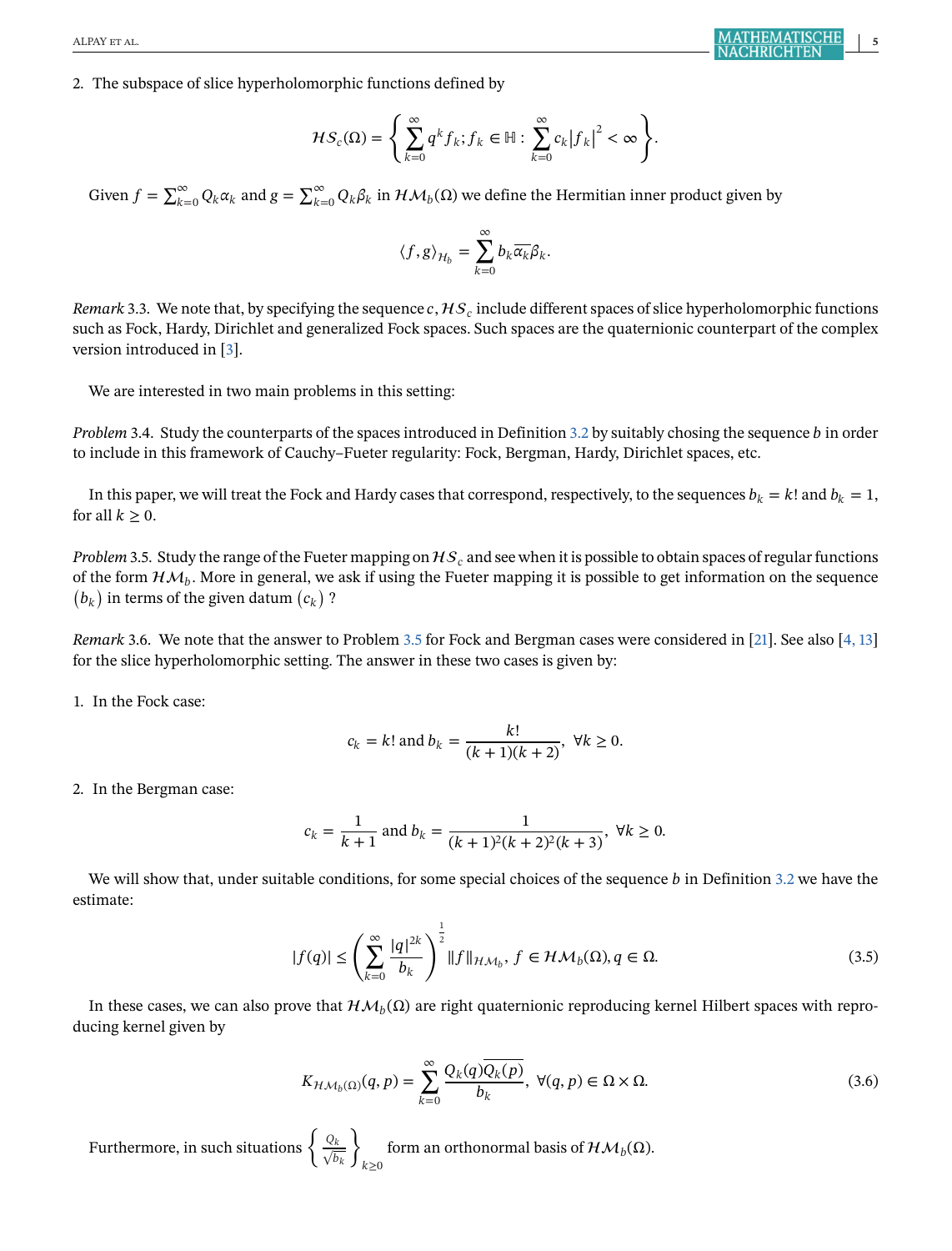# <span id="page-7-0"></span>**6 ALPAY ET AL.** ALPAY ET AL. ALPAY ET AL.

Now, we will prove an interesting result on the Appell polynomials  $\left(Q_k\right)_{k\geq 0}$  useful to compute their C-K product.

**Proposition 3.7.** *Let*  $k, s \ge 0$ *. Then, for any*  $q = x_0 + \vec{q} \in \mathbb{H}$  we have

$$
(Q_k \odot Q_s)(q) = \frac{c_k c_s}{c_{k+s}} Q_{k+s}(q),
$$

where  $\odot$  is the C-K product and  $c_l := \sum_{j=0}^l (-1)^j T^l_{\ j},\; \text{for all}\; l\geq 0.$ 

*Proof.* Since  $Q_k$  and  $Q_s$  are Fueter regular functions on H, their C-K product  $Q_k \odot Q_s$  is also Fueter regular. Then, we use the formula of the C-K extension, see [\[24,](#page-28-0) Theorem 11.38], given by

$$
CK[h(\vec{q})](q) = \exp(-x_0\partial_{\vec{q}})[h(\vec{q})](q).
$$

We write the explicit series expression using the fact that  $Q_l(\vec{q}) = c_l \vec{q}^l$  for all  $l \geq 0$  and obtain

$$
(Q_k \odot Q_s)(q) = \sum_{j=0}^{\infty} \frac{(-1)^j x_0^j}{j!} \partial_{\vec{q}}^j (Q_k(\vec{q}) Q_s(\vec{q}))
$$
  
=  $c_k c_s \sum_{j=0}^{\infty} \frac{(-1)^j x_0^j}{j!} \partial_{\vec{q}}^j (\vec{q}^{k+s}).$ 

In particular, we get

$$
(Q_k \odot Q_s)(q) = c_k c_s C K(\vec{q}^{k+s})(q), q \in \mathbb{H}, k, s \ge 0,
$$
\n(3.7)

with  $c_l := \sum_{j=0}^l (-1)^j T_j^l$ , for all  $l \geq 0.$  On the other hand, we observe that  $Q_{k+s}$  is also Fueter regular on ℍ. Moreover, it is restriction to  $x_0 = 0$  gives

$$
Q_{k+s}(\vec{q}) = c_{k+s} \vec{q}^{k+s}.
$$

Therefore, by uniqueness of the C-K extension we get

$$
Q_{k+s}(q) = c_{k+s} CK(\vec{q}^{k+s})(q), \ \forall q \in \mathbb{H}.
$$
\n
$$
(3.8)
$$

Hence, we combine (3.7) and (3.8) to conclude that

$$
(Q_k \odot Q_s)(q) = \frac{c_k c_s}{c_{k+s}} Q_{k+s}(q), \ \forall q \in \mathbb{H}, \forall k, s \geq 0.
$$

*Remark* 3.8. If we consider the Fueter regular polynomials given by  $P_k = \frac{Q_k}{c_k}$ , for all  $k \ge 0$ . Then, the classical multiplication rule holds, in the sense that we have

$$
P_k \odot P_s = P_{k+s}, \ \forall k, s \ge 0. \tag{3.9}
$$

**Corollary 3.9.** *Let*  $k, s \ge 0$ *. Then, for any*  $q = x_0 + \vec{q} \in \mathbb{H}$  we have

$$
(Q_k \odot Q_s)(q) = c_k c_s \lambda_0^{k+s} r^{k+s} \left( C_{k+s}^1 \left( \frac{x_0}{r} \right) + \frac{2}{k+s+2} C_{k+s-1}^2 \left( \frac{x_0}{r} \right) \frac{\vec{q}}{r} \right),
$$

where  $C_t^{\nu}$  are the Gegenbauer polynomials,  $\lambda_0$  is a constant and  $r^2 = |q|^2$ .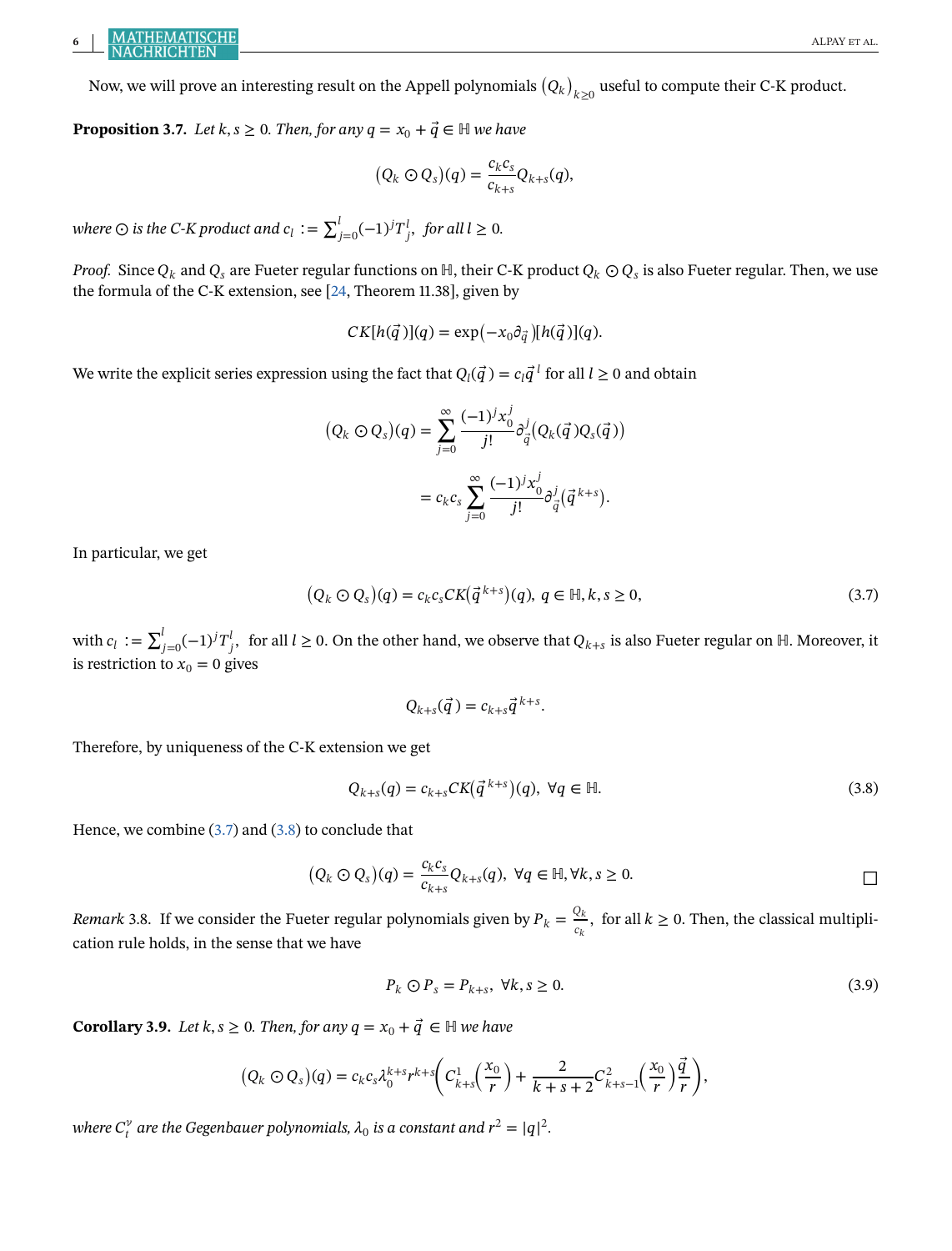<span id="page-8-0"></span>*Proof.* Proposition [3.7](#page-7-0) gives

$$
(Q_k \odot Q_s)(q)|_{x_0=0} = c_k c_s \vec{q}^{k+s}, k, s \ge 0,
$$

thus, by the regularity of the C-K product  $Q_k \odot Q_s$  and uniqueness of the C-K extension we have that

$$
(Q_k \odot Q_s)(q) = c_k c_s C K[\vec{q}^{k+s}], q \in \mathbb{H}, k, s \ge 0.
$$

Hence, the result follows as a direct application of Theorem 2.2.1 in [\[19\]](#page-28-0) that gives the expression of the C-K extension for the vector part powers in terms of Gegenbauer polynomials. □

*Remark* 3.10. We note that the Appell polynomials given by [\(3.1\)](#page-5-0) define a family of Fueter regular functions of axial type (or axially Fueter regular functions), in the sense that if we write  $q = x_0 + \omega |\vec{q}| \in \Omega$  with  $\omega \in \mathbb{S}$  there exist two quaternionic valued functions  $A = A(x_0, |\vec{q}|)$  and  $B = B(x_0, |\vec{q}|)$  independent of  $\omega$  such that we have

$$
Q_k(q) = A(x_0, |\vec{q}|) + \omega B(x_0, |\vec{q}|), \ \forall k \ge 0.
$$
 (3.10)

We end this section by proving a converse result of the previous remark. This allows to characterize axially Fueter regular functions on quaternionic axially symmetric slice domains in terms of the Appell system  $\left(Q_k\right)_{k\geq 0}$ 

**Theorem 3.11.** *Let* Ω⊆ℍ *be an axially symmetric slice domain containing the origin. Let be an axially Fueter regular function on*  $\Omega$ *. Then, there exist some quaternion coefficients*  $(\alpha_k)_{k\geq 0}$  *such that we have the expansion* 

$$
g(q) = \sum_{k=0}^{\infty} Q_k(q)\alpha_k, \ \forall q \in \Omega.
$$
 (3.11)

*Proof.* We note that g is an axially Fueter regular function on  $\Omega$ . Thus, by the inverse Fueter mapping theorem proved in [\[14\]](#page-27-0) there will exist  $f \in SR(\Omega)$  such that we have

$$
g = \tau(f),\tag{3.12}
$$

where  $\tau = \Delta_{\mathbb{R}^4}$  is the Fueter mapping. Then, using the series expansion theorem for slice hyperholomorphic functions there exist some quaternion coefficients  $\left( a_k \right)_{k \geq 0}$  so that we can write

$$
f(q) = \sum_{k=0}^{\infty} q^k a_k, \ \forall q \in \Omega.
$$
 (3.13)

In particular, we apply the Fueter mapping  $\tau$  on (3.13) and get

$$
\tau(f)(q) = \sum_{k=0}^{\infty} \tau(q^k) a_k.
$$

However, we know by [\[21\]](#page-28-0) that

$$
\tau(q^k) = -2(k-1)kQ_{k-2}, \ \forall k \ge 2.
$$

Therefore, we continue the calculations and obtain

$$
\tau(f) = \sum_{k=0}^{\infty} Q_k \alpha_k,
$$
\n(3.14)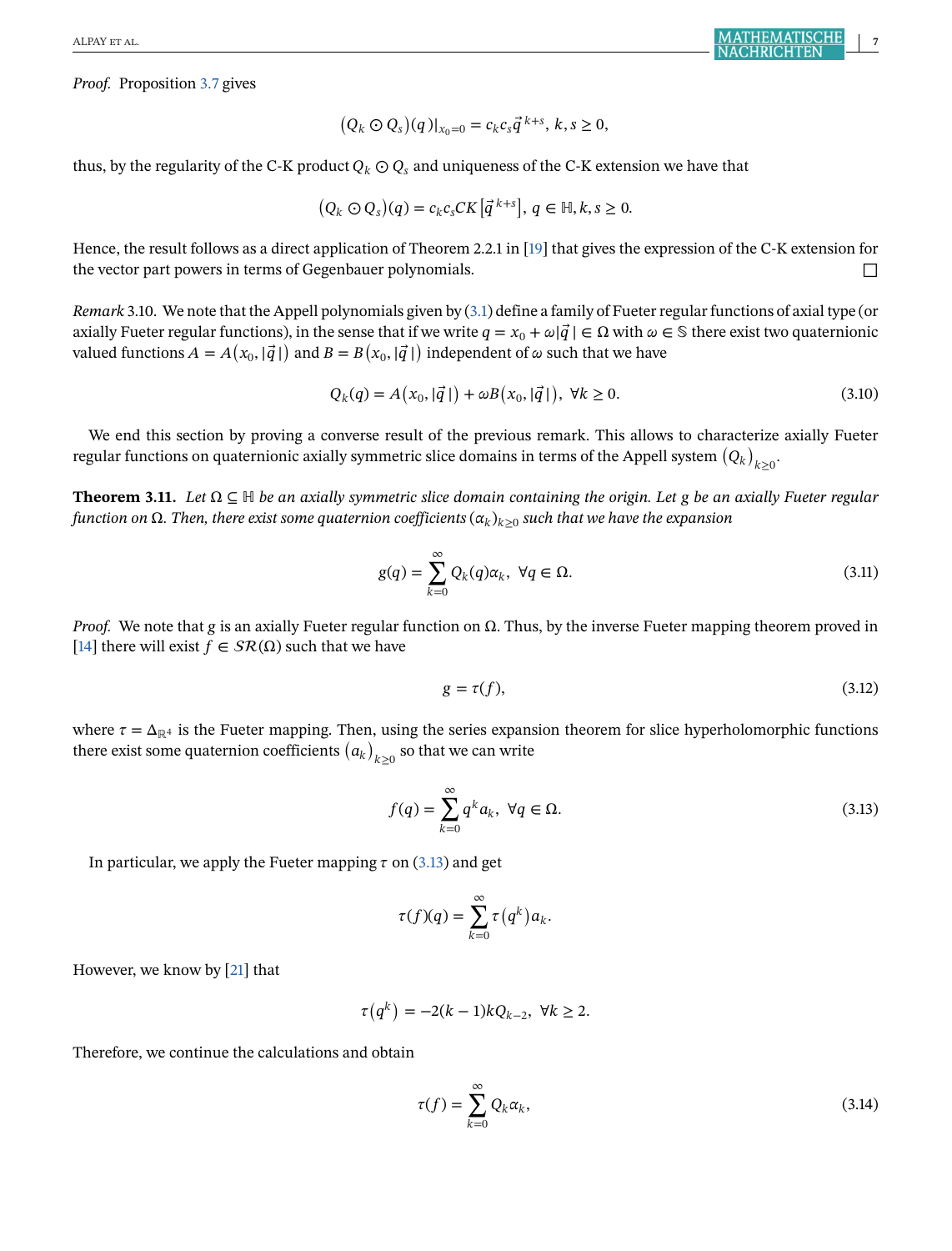<span id="page-9-0"></span>where we have set  $\alpha_k = -2(k + 1)(k + 2)a_{k+2}$ , for all  $k \ge 0$ . Hence, comparing [\(3.12\)](#page-8-0) with [\(3.14\)](#page-8-0) we conclude that

$$
g(q) = \sum_{k=0}^{\infty} Q_k(q)\alpha_k, \ \forall q \in \Omega.
$$

This ends the proof.  $\Box$ 

# **4 THE FOCK SPACE CASE**

In this section, we consider the Clifford–Appell Fock space in the setting of quaternions which is defined by

$$
\mathcal{F}(\mathbb{H}) := \left\{ \sum_{k=0}^{\infty} Q_k \alpha_k; \alpha_k \in \mathbb{H} \; : \; \sum_{k=0}^{\infty} k! |\alpha_k|^2 < \infty \right\}.
$$

This space corresponds to the space  $HM_b$  in Definition [3.2](#page-5-0) associated with the sequence  $b = k!$ ,  $k \ge 0$  on the domain  $\Omega = \mathbb{H}$ . Let  $f = \sum_{k=0}^{\infty} Q_k \alpha_k$  and  $g = \sum_{k=0}^{\infty} Q_k \beta_k$  in  $\mathcal{F}(\mathbb{H})$  we can equip  $\mathcal{F}(\mathbb{H})$  with the scalar product

$$
\langle f, g \rangle_{\mathcal{F}(\mathbb{H})} = \sum_{k=0}^{\infty} k! \overline{\alpha_k} \beta_k.
$$

Then, we can see that all the evaluation mappings on  $\mathcal{F}(\mathbb{H})$  are continuous. Indeed, we prove the following estimate

**Proposition 4.1.** *For any*  $f \in \mathcal{F}(\mathbb{H})$  *and*  $q \in \mathbb{H}$ *, we have* 

$$
|f(q)| \le e^{\frac{|q|^2}{2}} \|f\|_{\mathcal{F}(\mathbb{H})}.
$$
 (4.1)

*Proof.* We write  $f(q) = \sum_{k=0}^{\infty} Q_k(q) \alpha_k$ . Thus, we have

$$
|f(q)| \leq \sum_{k=0}^{\infty} \frac{|Q_k(q)|}{\sqrt{k!}} |\alpha_k| \sqrt{k!}.
$$

Then, by the Cauchy–Schwarz inequality we obtain

$$
|f(q)|\leq \left(\sum\limits_{k=0}^{\infty}\frac{|Q_k(q)|^2}{k!}\right)^{\frac{1}{2}}\!\!\left(\sum\limits_{k=0}^{\infty}k! \big|\alpha_k\big|^2\right)^{\frac{1}{2}}\!.
$$

However, we know that  $|Q_k(q)| \le |q|^k$  for all  $q \in \mathbb{H}$  (see the proof of Proposition [4.5](#page-12-0) in [\[21\]](#page-28-0)). Hence, we get

$$
|f(q)| \leq e^{\frac{|q|^2}{2}} \|f\|_{\mathcal{F}(\mathbb{H})}.
$$

As a consequence, we have the following result.

**Theorem 4.2.** *The set*  $F(\mathbb{H})$  *is a right quaternionic Hilbert space of Cauchy–Fueter regular functions whose reproducing kernel is given by*

$$
K_{\mathcal{F}(\mathbb{H})}(q,p) = \sum_{k=0}^{\infty} \frac{Q_k(q)\overline{Q_k(p)}}{k!}, \ \forall (q,p) \in \mathbb{H} \times \mathbb{H}.
$$

 $M$ oreover, if we set  $\psi_k(q)=\frac{Q_k(q)}{\sqrt{k!}},$   $k\geq 0$ , then, the family  $\big\{\psi_k\big\}_{k\geq 0}$  form an orthonormal basis of  $\mathcal{F}(\mathbb{H}).$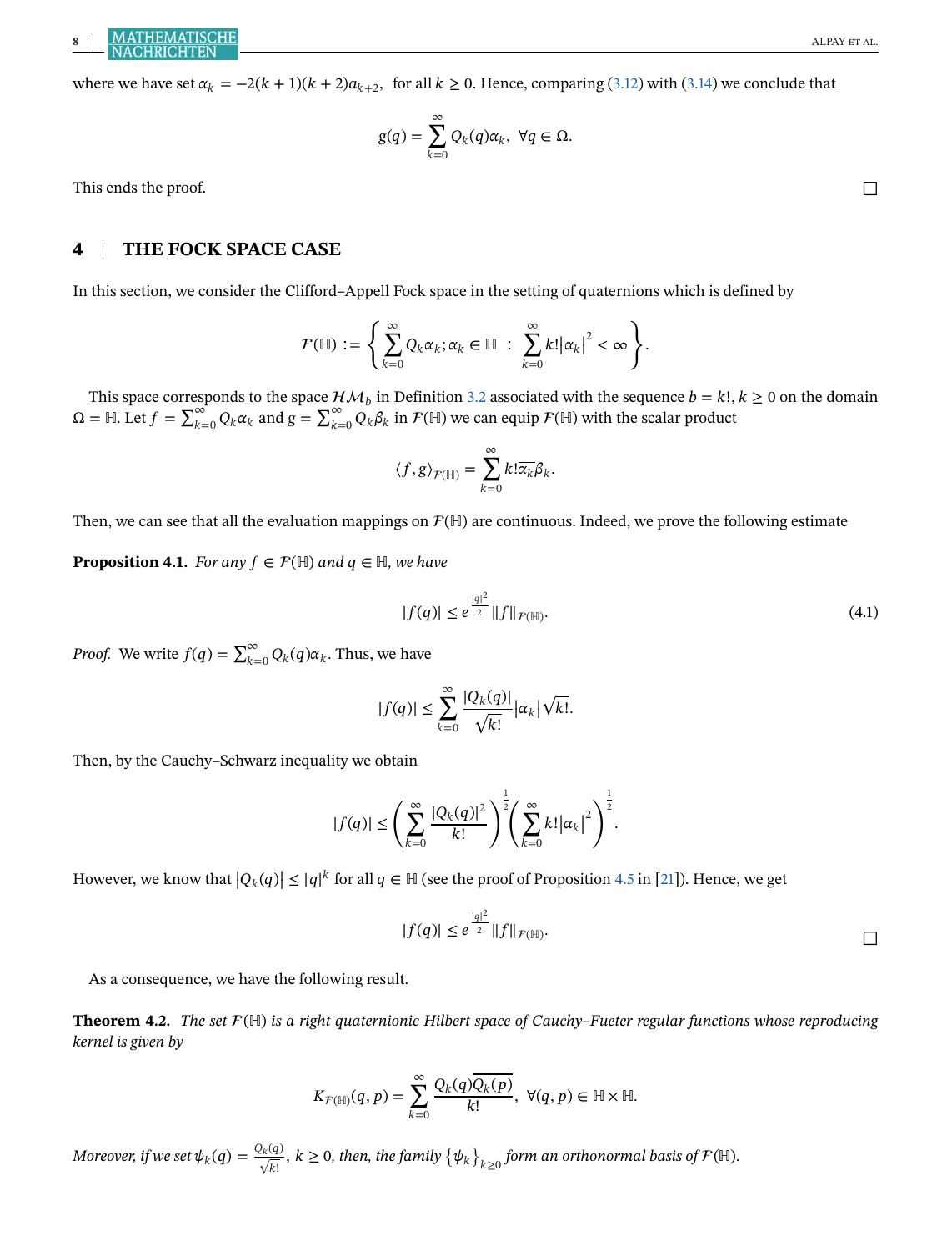<span id="page-10-0"></span>*Proof.* For a fixed  $p \in \mathbb{H}$ , we consider the function defined by

$$
K_p(q) = \sum_{k=0}^{\infty} Q_k(q) \beta_k(p), \ \forall q \in \mathbb{H}, \text{ where } \beta_k(p) = \frac{\overline{Q_k(p)}}{k!}.
$$

We observe that

$$
\sum_{k=0}^{\infty} k! |\beta_k(p)|^2 = \sum_{k=0}^{\infty} \frac{|Q_k(p)|^2}{k!} \le e^{|q|^2} < \infty.
$$

So, the function  $K_p$  belongs to  $\mathcal{F}(\mathbb{H})$  for all  $p\in \mathbb{H}$ . Now, let  $f=\sum_{k=0}^\infty Q_k\alpha_k$  be any function in  $\mathcal{F}(\mathbb{H})$ . Then

$$
\left\langle K_p, f \right\rangle_{\mathcal{F}(\mathbb{H})} = \sum_{k=0}^{\infty} k! \overline{\beta_k(p)} \alpha_k = \sum_{k=0}^{\infty} Q_k(p) \alpha_k = f(p), \ \ \forall p \in \mathbb{H},
$$

therefore, the reproducing kernel of the space  $\mathcal{F}(\mathbb{H})$  is given by

$$
K_{\mathcal{F}(\mathbb{H})}(q,p) = \sum_{k=0}^{\infty} \frac{Q_k(q)\overline{Q_k(p)}}{k!}, \ \forall (q,p) \in \mathbb{H} \times \mathbb{H}.
$$

It is clear by definition of the scalar product that

$$
\left\langle \psi_k, \psi_j \right\rangle_{\mathcal{F}(\mathbb{H})} = \delta_{k,j}, \ \forall k, j \in \mathbb{N}.
$$

Furthermore, let  $f=\sum_{k=0}^\infty Q_k\alpha_k$  in  $\mathcal{F}(\mathbb{H})$  be such that

$$
\langle \psi_k, f \rangle_{\mathcal{F}(\mathbb{H})} = 0, \ \forall k \in \mathbb{N}.
$$

We have

$$
\sqrt{k!}\alpha_k = \langle \psi_k, f \rangle_{\mathcal{F}(\mathbb{H})} = 0, \ \forall k \in \mathbb{N},
$$

so,  $f = 0$  for any  $q \in \mathbb{H}$ . In particular, this proves that  $\{ \psi_k \}_{k \geq 0}$  form an orthonormal basis of  $\mathcal{F}(\mathbb{H})$ .

*Remark* 4.3. We note that

i)  $K_{\mathcal{F}(\mathbb{H})}(\vec{q}, \vec{p}) = \sum_{k=0}^{\infty} (-1)^k \frac{c_k^2}{k!} \vec{q}^k \vec{p}^k$ , for all  $(q, p) \in \mathbb{H}_0 \times \mathbb{H}_0$ . ii)  $K_{\mathcal{F}(\mathbb{H})}(x, y) = e^{xy}$ , for all  $(x, y) \in \mathbb{R} \times \mathbb{R}$ .

Now we turn our attention to the notion of creation operator associated with the Clifford–Appell Fock space  $\mathcal{F}(\mathbb{H})$ . For this, we consider a sequence of real numbers  $\gamma = (\gamma_k)_{k\geq 0}$  that allows to define a weighted shift operator by

$$
T_{\gamma}(Q_k) := \gamma_k Q_{k+1}, \ \forall k \ge 0. \tag{4.2}
$$

We would like to preserve in this setting the main properties of adjoint and commutation rules satisfied by the standard creation and annihilation operators on the Fock space. First, we deal with the following

**Proposition 4.4.** *Let*  $\gamma$  *be a sequence with*  $\gamma_0 = 1$  *and such that* (4.2) *is well defined. Then, we have* 

$$
\left[\frac{\overline{\partial}}{2}T_{\gamma},T_{\gamma}\frac{\overline{\partial}}{2}\right]=\mathcal{I}_{\mathcal{F}(\mathbb{H})},
$$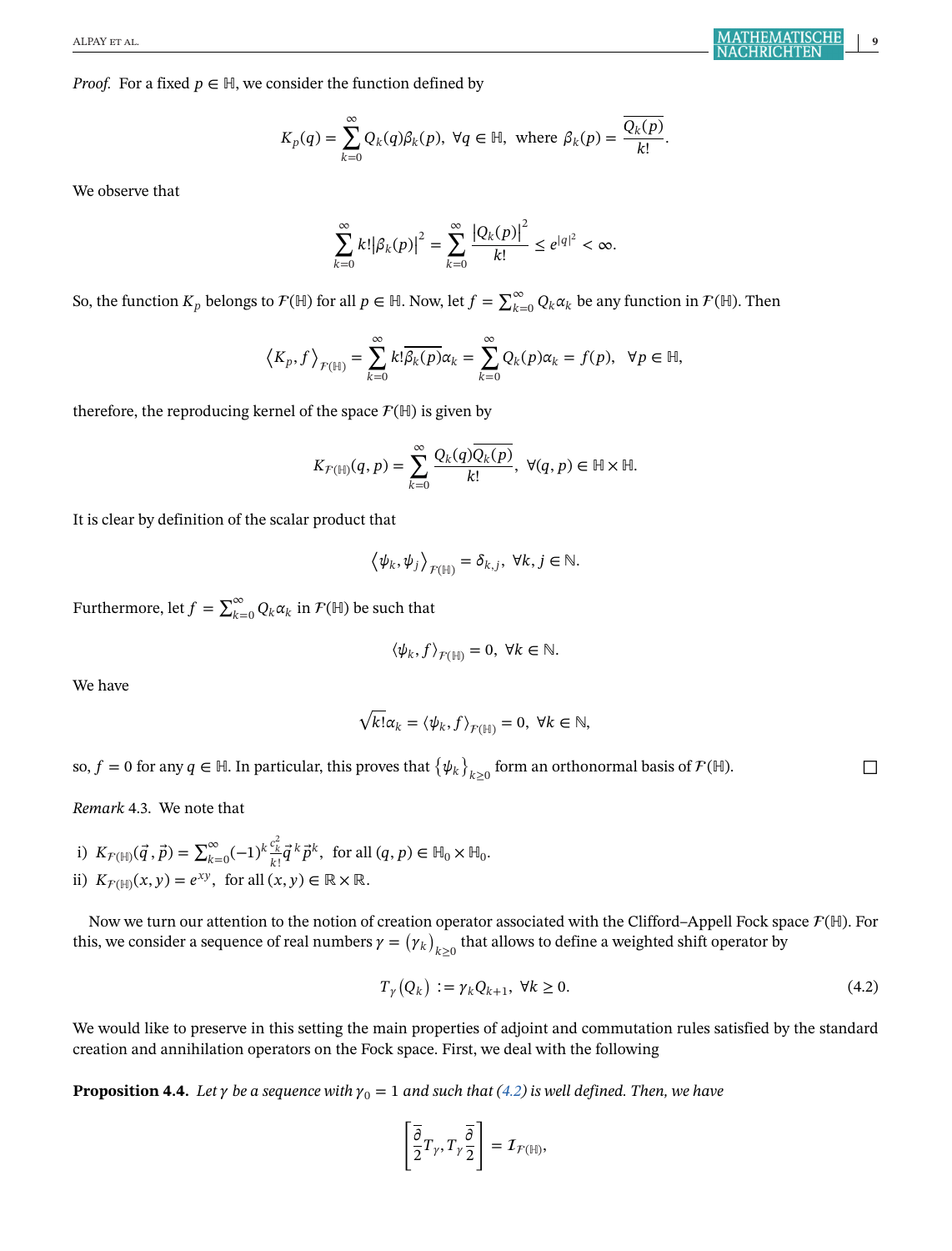**10** ALPAY et al.

*if and only if*

$$
\gamma_k = \frac{1 + k\gamma_{k-1}}{1 + k}, \ \forall k \ge 1.
$$

*Proof.* Let  $f = \sum_{k=0}^{\infty} Q_k \alpha_k$  be a function in  $\mathcal{F}(\mathbb{H})$ . Then, we have

$$
T_{\gamma}(f) = \sum_{k=0}^{\infty} \gamma_k Q_{k+1} \alpha_k \text{ and } \frac{\overline{\partial}}{2}(f) = \sum_{k=1}^{\infty} k Q_{k-1} \alpha_k.
$$

Thus, we obtain

$$
\overline{\frac{\partial}{\partial}}T_{\gamma}(f) = \sum_{k=0}^{\infty} (k+1)\gamma_k Q_k \alpha_k \text{ and } T_{\gamma} \overline{\frac{\partial}{\partial}}(f) = \sum_{k=1}^{\infty} k \gamma_{k-1} Q_k \alpha_k.
$$

Therefore, it follows that

$$
\left[\frac{\overline{\partial}}{2}T_{\gamma}, T_{\gamma}\frac{\overline{\partial}}{2}\right](f) = \gamma_0 Q_0 \alpha_0 + \sum_{k=1}^{\infty} \left[ (k+1)\gamma_k - k\gamma_{k-1} \right] Q_k \alpha_k.
$$
\n(4.3)

We can see that if

$$
\gamma_k = \frac{1 + k\gamma_{k-1}}{1 + k}, \ \forall k \ge 1,
$$

we have then

$$
(k+1)\gamma_k - k\gamma_{k-1} = 1, \ \forall k \ge 1.
$$

Therefore, using the condition  $\gamma_0 = 1$  and formula (4.3) we obtain

$$
\left[\frac{\overline{\partial}}{2}T_{\gamma}, T_{\gamma} \frac{\overline{\partial}}{2}\right](f) = Q_0 \alpha_0 + \sum_{k=1}^{\infty} Q_k \alpha_k = f.
$$

For the converse, if we assume that

$$
\left[\overline{\frac{\partial}{2}}T_{\gamma}, T_{\gamma}\overline{\frac{\partial}{2}}\right](f) = f,
$$

we apply (4.3) and get

$$
\gamma_0 Q_0(q)\alpha_0 + \sum_{k=1}^{\infty} \left[ (k+1)\gamma_k - k\gamma_{k-1} \right] Q_k(q)\alpha_k = \sum_{k=0}^{\infty} Q_k(q)\alpha_k, \ \forall q \in \mathbb{H}.
$$

In particular, using the fact that  $Q_k(t) = t^k$ , for all  $t \in \mathbb{R}$  and  $\gamma_0 = 1$  we observe that

$$
\alpha_0 + \sum_{k=1}^{\infty} \left[ (k+1)\gamma_k - k\gamma_{k-1} \right] t^k \alpha_k = \sum_{k=0}^{\infty} t^k \alpha_k, \ \forall t \in \mathbb{R}.
$$

Therefore, comparing the coefficients of the same degree we obtain

$$
(k+1)\gamma_k - k\gamma_{k-1} = 1, \ \forall k \ge 1.
$$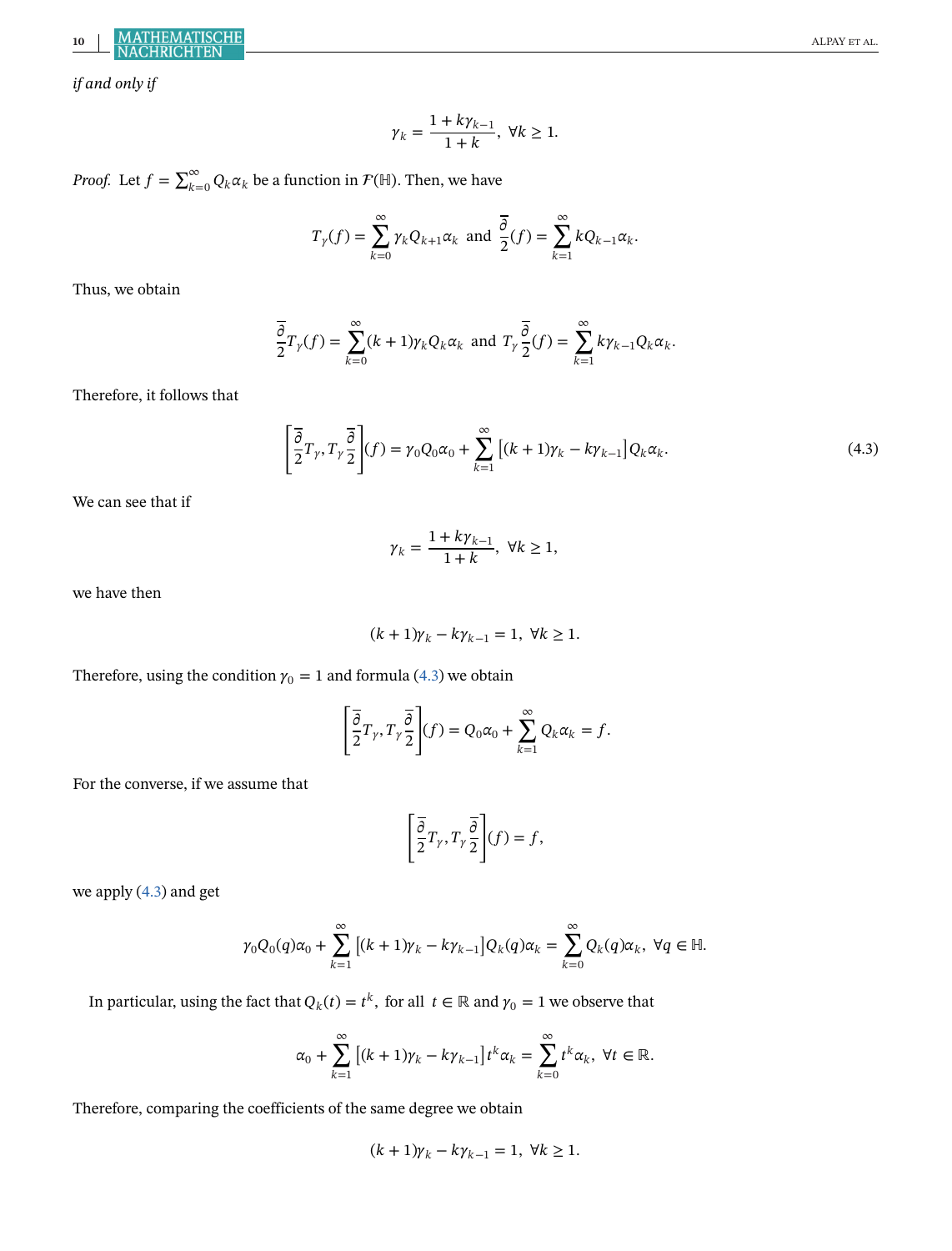<span id="page-12-0"></span>Hence, we have the condition

$$
\gamma_k = \frac{1 + k\gamma_{k-1}}{1 + k}, \ \forall k \ge 1.
$$

Furthermore, we can prove the following:

**Proposition 4.5.** Let  $\gamma$  be a sequence with  $\gamma_0 = 1$  and such that [\(4.2\)](#page-10-0) holds. If one of the following properties is satisfied

$$
i) \left[\frac{\overline{\partial}}{2}T_{\gamma}, T_{\gamma}\frac{\overline{\partial}}{2}\right] = \mathcal{I}_{\mathcal{F}(\mathbb{H})};
$$

*ii)*  $T_{\gamma}$  is the adjoint of the hypercomplex derivative  $\frac{\bar{\delta}}{2}$ ;

*then, we have*

$$
\gamma_k = 1, \ \forall k \geq 0.
$$

*Proof.* We observe that condition i) and Proposition 4.5 show that

$$
\gamma_k=\frac{1+k\gamma_{k-1}}{1+k},\ \forall k\geq 1.
$$

Thus, since  $\gamma_0 = 1$  a simple induction reasoning allows to prove that if i) holds then  $\gamma_k = 1$ , for all  $k \ge 1$ . On the other hand, the condition ii) implies in particular that we have

$$
\left\langle \frac{\overline{\partial}}{2}(Q_k), Q_j \right\rangle_{\mathcal{F}(\mathbb{H})} = \left\langle Q_k, T_{\gamma}(Q_j) \right\rangle_{\mathcal{F}(\mathbb{H})}, \ \forall k, j \geq 1.
$$

So, we conclude

$$
k(k-1)!\delta_{k-1,j} = \gamma_j k!\delta_{k,j+1}, \ \forall k, j \ge 1,
$$

where  $\delta_{m,n}$  is the Kronecker symbol. In particular, this leads to the same conclusion that  $\gamma_i = 1, j \ge 1$ .

*Remark* 4.6. We note that thanks to Proposition 4.5 the only operator  $T<sub>\gamma</sub>$  that can play the role of the creation operator with respect to the Clifford–Appell system should act as follows

$$
T_{\gamma}(Q_k) = Q_{k+1}, \ \forall k \ge 0. \tag{4.4}
$$

We now introduce the notion of creation operator associated with the quaternionic Hilbert space  $H\mathcal{M}_h$  in terms of the C-K product that allows to have the property (4.4). To this end, let  $k \ge 0$ , and we define first the family of operators given by

$$
S_k(f) := \frac{c_{1+k}}{c_1 c_k} Q_1 \odot f, \ \forall f \in \mathcal{HM}_b. \tag{4.5}
$$

where ⊙ denote the C-K product and  $c_l := \sum_{j=0}^l (-1)^j T_j^l$ , for all  $l \ge 0$ .

Then, for  $f = \sum_{k=0}^{\infty} Q_k \alpha_k$  in  $\mathcal{HM}_b$  we consider the operator S defined by applying  $S_k$  on each component with the corresponding degree as follows

$$
S(f) := \sum_{k=0}^{\infty} S_k(Q_k) \alpha_k.
$$
 (4.6)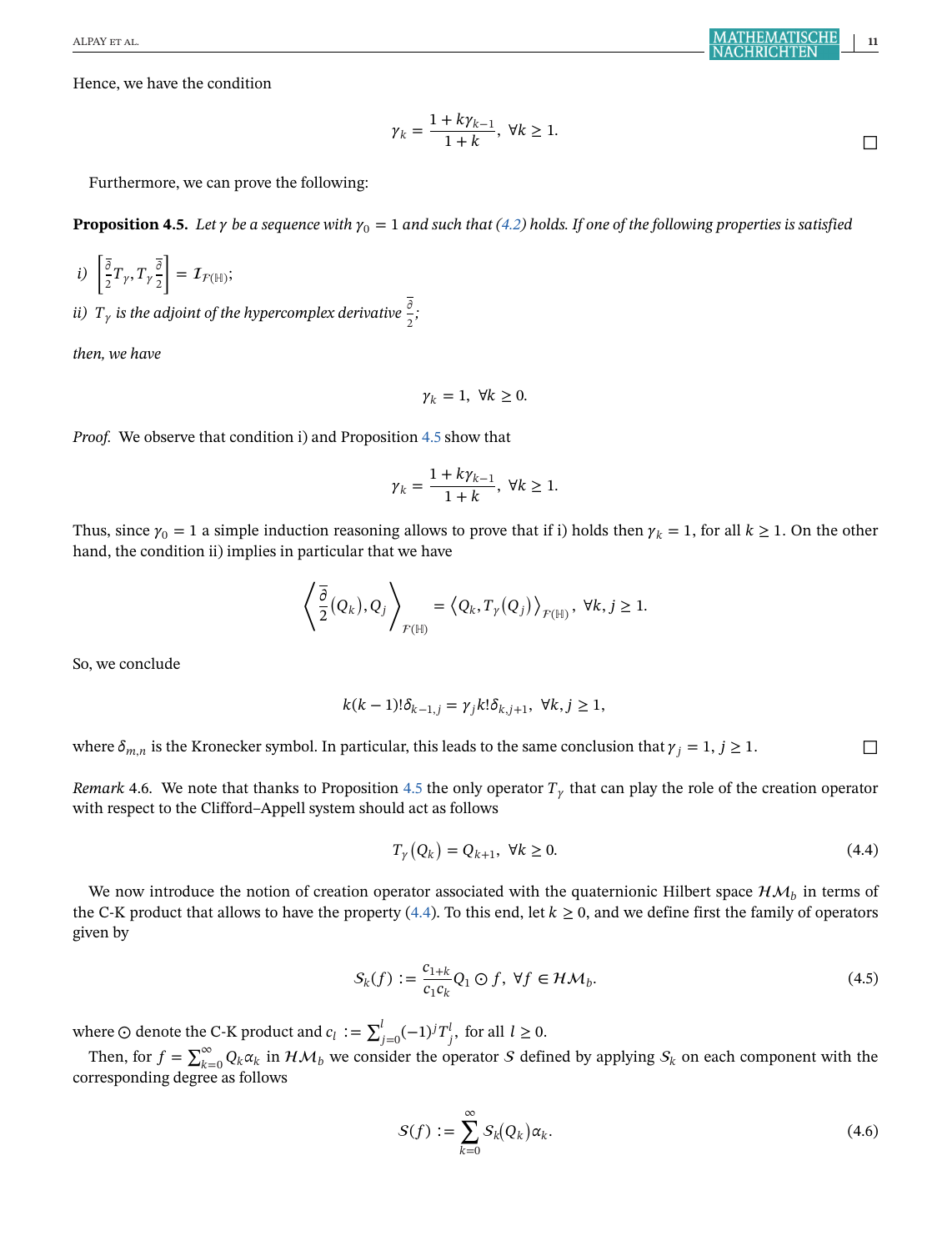<span id="page-13-0"></span>Therefore, we have the explicit expression given by

$$
S(f) := \frac{1}{c_1} \sum_{k=0}^{\infty} \frac{c_{1+k}}{c_k} [Q_1 \odot Q_k] \alpha_k.
$$
 (4.7)

We note that the operator  $S$  acts like the classical shift operator with respect to the Clifford–Appell system  $(Q_k)_{k\geq 0}$ . This can be seen in the following

**Proposition 4.7.** *For all*  $k \geq 0$ *, we have* 

$$
S(Q_k)(q) = Q_{k+1}(q), \ \forall q \in \mathbb{H}.
$$

*Proof.* Let  $k \geq 0$ . Then, for all  $q \in \mathbb{H}$  we have

$$
S(Q_k)(q) = S_k(Q_k)(q)
$$
  
= 
$$
\frac{c_{1+k}}{c_1c_k}(Q_1 \odot Q_k)(q).
$$

Now, we apply Proposition [3.7](#page-7-0) and get

$$
Q_1 \odot Q_k = \frac{c_1 c_k}{c_{1+k}} Q_{k+1}.
$$

Hence, we obtain

$$
S(Q_k) = Q_{k+1}.
$$

As a consequence of Proposition 4.7 we note that the creation operator on  $\mathcal{F}(\mathbb{H})$  given by [\(4.6\)](#page-12-0) acts as follows

$$
S\left(\sum_{k=0}^{\infty} Q_k \alpha_k\right) = \sum_{k=0}^{\infty} Q_{k+1} \alpha_k.
$$

The annihilation operator corresponds to the hypercomplex derivative

$$
\frac{\overline{\partial}}{2} := \frac{1}{2} \left( \frac{\partial}{\partial x_0} - i \frac{\partial}{\partial x_1} - j \frac{\partial}{\partial x_2} - k \frac{\partial}{\partial x_3} \right).
$$

It is known by the Appell property that

$$
\overline{\frac{\partial}{2}}\left(Q_k\right)=kQ_{k-1},\ \forall k\geq 1.
$$

The domains of  $\mathcal S$  and  $\frac{\overline{\partial}}{2}$  in  $\mathcal F(\mathbb H)$  are denoted respectively by

$$
D(S) := \{ f \in \mathcal{F}(\mathbb{H}); S(f) \in \mathcal{F}(\mathbb{H}) \}
$$

and

$$
D\left(\frac{\overline{\partial}}{2}\right):=\left\{f\in\mathcal{F}(\mathbb{H}); \frac{\overline{\partial}}{2}(f)\in\mathcal{F}(\mathbb{H})\right\}.
$$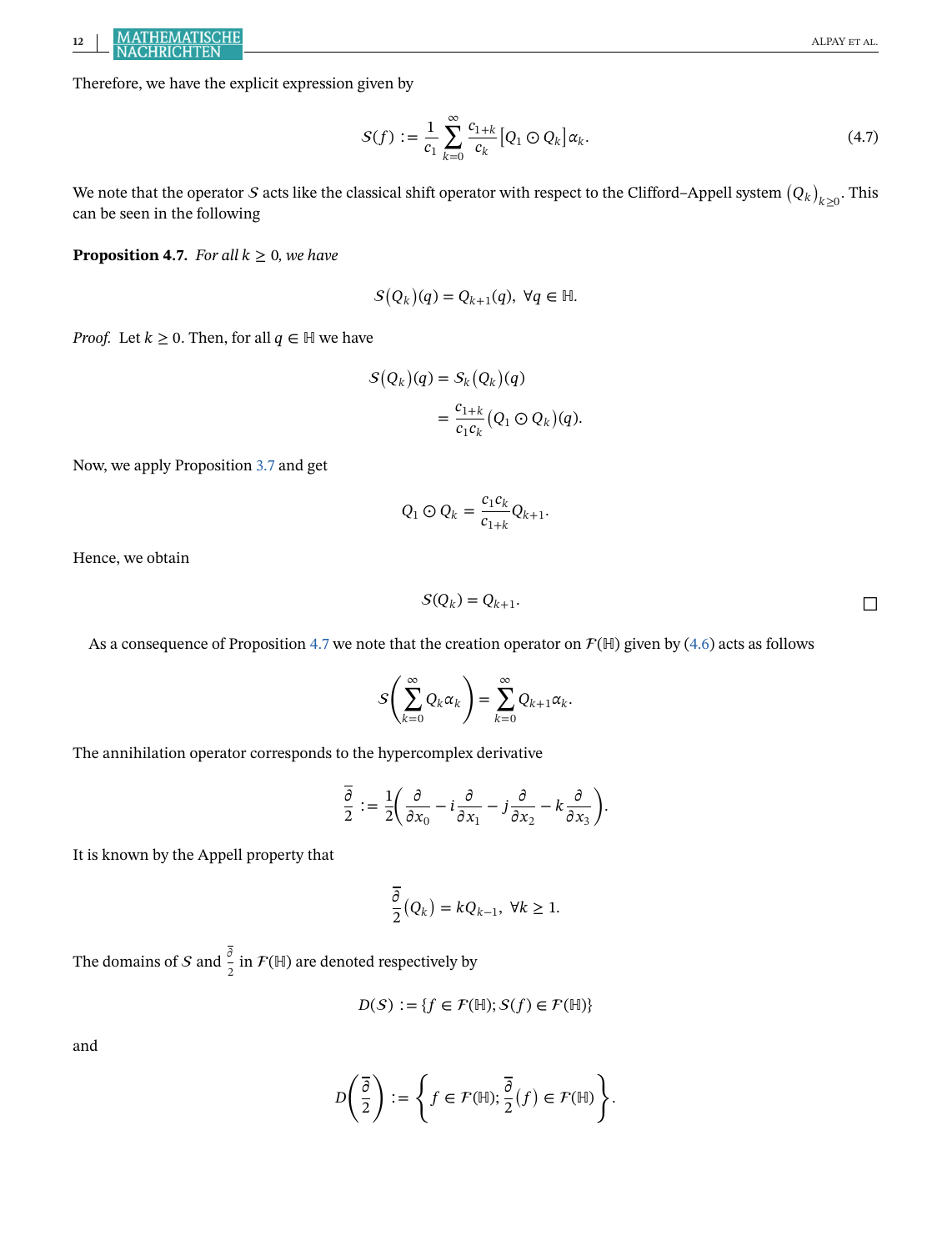<span id="page-14-0"></span>We note that the creation operator S and the hypercomplex derivative  $\frac{\overline{\delta}}{2}$  are quaternionic right linear operators densely defined on  $\mathcal{F}(\mathbb{H})$  since  $\left\{\frac{Q_k}{\sqrt{k!}}\right\}_{k\geq 0}$ is an orthonormal basis of the quaternionic Fock Hilbert space. In the sequel, we shall prove some different properties of these operators:

**Proposition 4.8.** *S* and  $\frac{\overline{\partial}}{2}$  are two closed quaternionic operators on  $\mathcal{F}(\mathbb{H})$ .

*Proof.* We consider the graph of S defined by

$$
\mathcal{G}(S) := \{ (f, Sf); f \in D(S) \}.
$$

Let us show that  $G(S)$  is closed. Indeed, let  $\phi_n$  be a sequence in  $D(S)$  such that  $\phi_n$  and  $S\phi_n$  converge to  $\phi$  and  $\psi$  respectively on  $\mathcal{F}(\mathbb{H})$ . Then, thanks to Proposition [4.1](#page-9-0) we have

$$
|\phi_n(q) - \phi(q)| \leq e^{\frac{|q|^2}{2}} \|\phi_n - \phi\|_{\mathcal{F}(\mathbb{H})}
$$

and

$$
|S\phi_n(q) - \psi(q)| \leq e^{\frac{|q|^2}{2}} \|S\phi_n - \psi\|_{\mathcal{F}(\mathbb{H})}.
$$

Therefore, it follows that  $\phi_n$  and  $S\phi_n$  converge pointwise to  $\phi$  and  $\psi$ , respectively. This leads to  $\psi = S\phi$  which ends the proof. The same technique could be adapted to prove the closedness of the hypercomplex derivative on  $\mathcal{F}(\mathbb{H})$ .

Furthermore, we prove also the following

**Proposition 4.9.** Let  $f \in \mathcal{F}(\mathbb{H})$ . Then,  $S(f)$  belongs to  $\mathcal{F}(\mathbb{H})$  if and only if  $\frac{3}{2}f$  belongs to  $\mathcal{F}(\mathbb{H})$ . In particular, this means *that we have*

$$
D(S) = D\left(\frac{\overline{\partial}}{2}\right).
$$

*Proof.* We write  $f = \sum_{k=0}^{\infty} Q_k \alpha_k$  in  $\mathcal{F}(\mathbb{H})$ . Then, we have

$$
S(f) = \sum_{h=1}^{\infty} Q_h \alpha_{h-1}.
$$

In particular, we have

$$
||S(f)||_{F(\mathbb{H})}^{2} = \sum_{h=1}^{\infty} h! |\alpha_{h-1}|^{2}.
$$
 (4.8)

On the other hand, using the Appell property with respect to the hypercomplex derivative we have

$$
\overline{\frac{\partial}{2}}(f) = \sum_{h=0}^{\infty} Q_h \beta_h, \, \beta_h = (h+1)\alpha_{h+1}, \, \, \forall h \ge 0.
$$

Some calculations lead to

$$
\left\| \frac{\overline{\partial}}{2}(f) \right\|_{\mathcal{F}(\mathbb{H})}^2 = \sum_{h=1}^{\infty} h(h!) |\alpha_h|^2.
$$
 (4.9)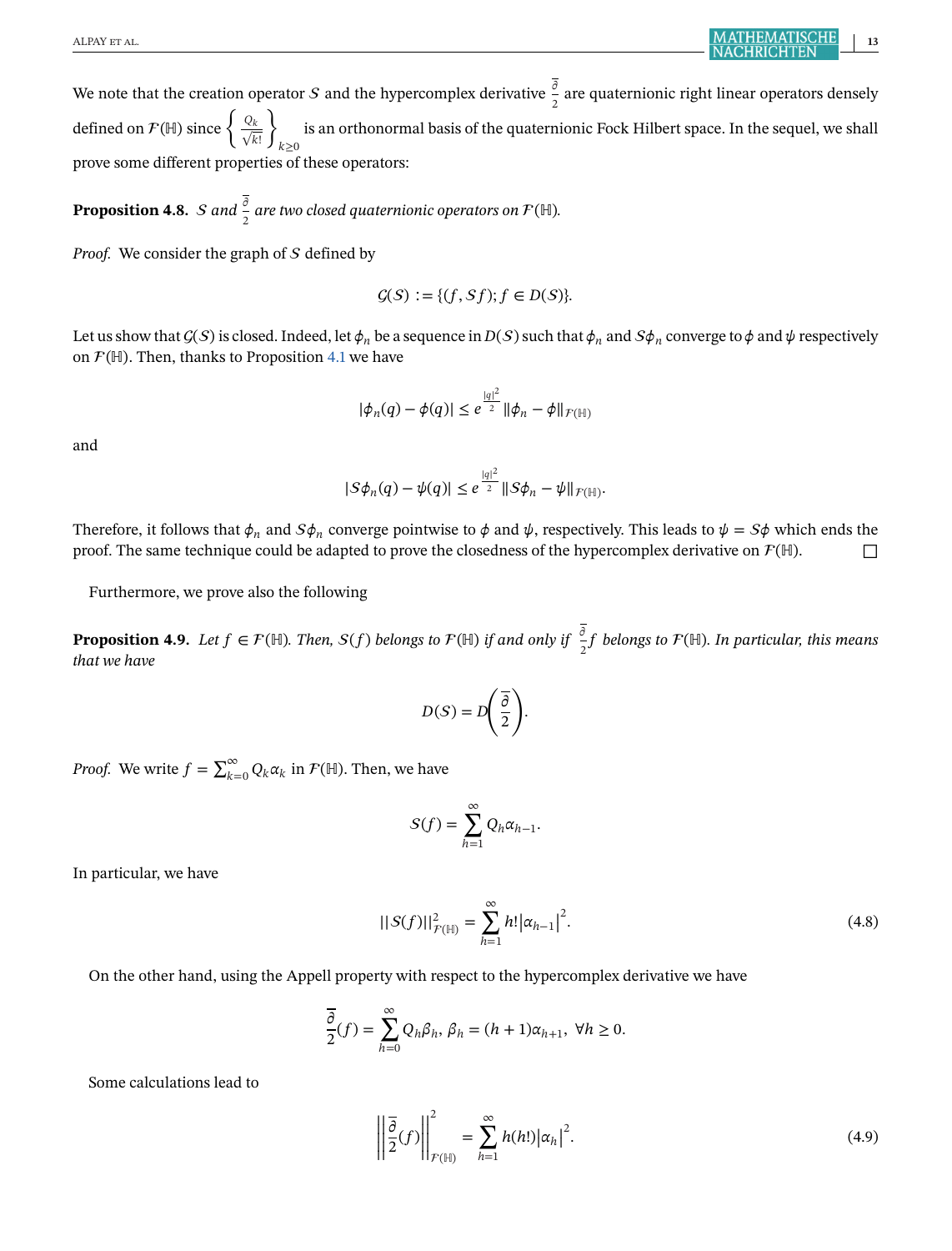We note that by  $(4.8)$  we have

$$
||Sf||_{F(\mathbb{H})}^{2} = \sum_{h=0}^{\infty} (h+1)! |\alpha_{h}|^{2}
$$
  
= 
$$
\sum_{h=0}^{\infty} (h+1)h! |\alpha_{h}|^{2}
$$
  
= 
$$
\sum_{h=0}^{\infty} h(h)! |\alpha_{h}|^{2} + \sum_{h=0}^{\infty} h! |\alpha_{h}|^{2}.
$$

Therefore, we use [\(4.9\)](#page-14-0) in order to get

$$
||Sf||_{\mathcal{F}(\mathbb{H})}^{2} = \left\|\frac{\overline{\partial}}{2}f\right\|_{\mathcal{F}(\mathbb{H})}^{2} + ||f||_{\mathcal{F}(\mathbb{H})}^{2}.
$$
 (4.10)

Hence, formula (4.10) shows that  $||Sf||_{F(\mathbb{H})} < \infty$  if and only if  $||Sf||_{F(\mathbb{H})}$ | | | | ō  $\frac{\sigma}{2}f$  $\big|_{\mathcal{F}(\mathbb H)}$  $<$   $\infty$  which ends the proof.

Now, we prove the adjoint property.

**Proposition 4.10.** *Let*  $f \in D\left(\frac{\overline{\delta}}{2}\right)$  $\Big)$  and  $g \in D(S)$ . Then, we have

$$
\left\langle \frac{\overline{\partial}}{2} f, g \right\rangle_{\mathcal{F}(\mathbb{H})} = \left\langle f, S(g) \right\rangle_{\mathcal{F}(\mathbb{H})}.
$$

*Proof.* Let  $f = \sum_{k=0}^{\infty} Q_k \alpha_k$  in  $D\left(\frac{\overline{\delta}}{2}\right)$ 2 ) and  $g = \sum_{k=0}^{\infty} Q_k \beta_k$  in  $D(S)$ . Thus, we have

$$
\overline{\frac{\partial}{\partial}}f = \sum_{k=0}^{\infty} \frac{\overline{\partial}}{2} (Q_k) \alpha_k
$$

$$
= \sum_{k=1}^{\infty} k Q_{k-1} \alpha_k
$$

$$
= \sum_{h=0}^{\infty} (h+1) Q_h \alpha_{h+1}.
$$

On the other hand, making use of Proposition [4.7](#page-13-0) we have

$$
S(g) = \sum_{k=0}^{\infty} S(Q_k) \beta_k
$$

$$
= \sum_{k=0}^{\infty} Q_{k+1} \beta_k
$$

$$
= \sum_{k=1}^{\infty} Q_k \beta_{k-1}.
$$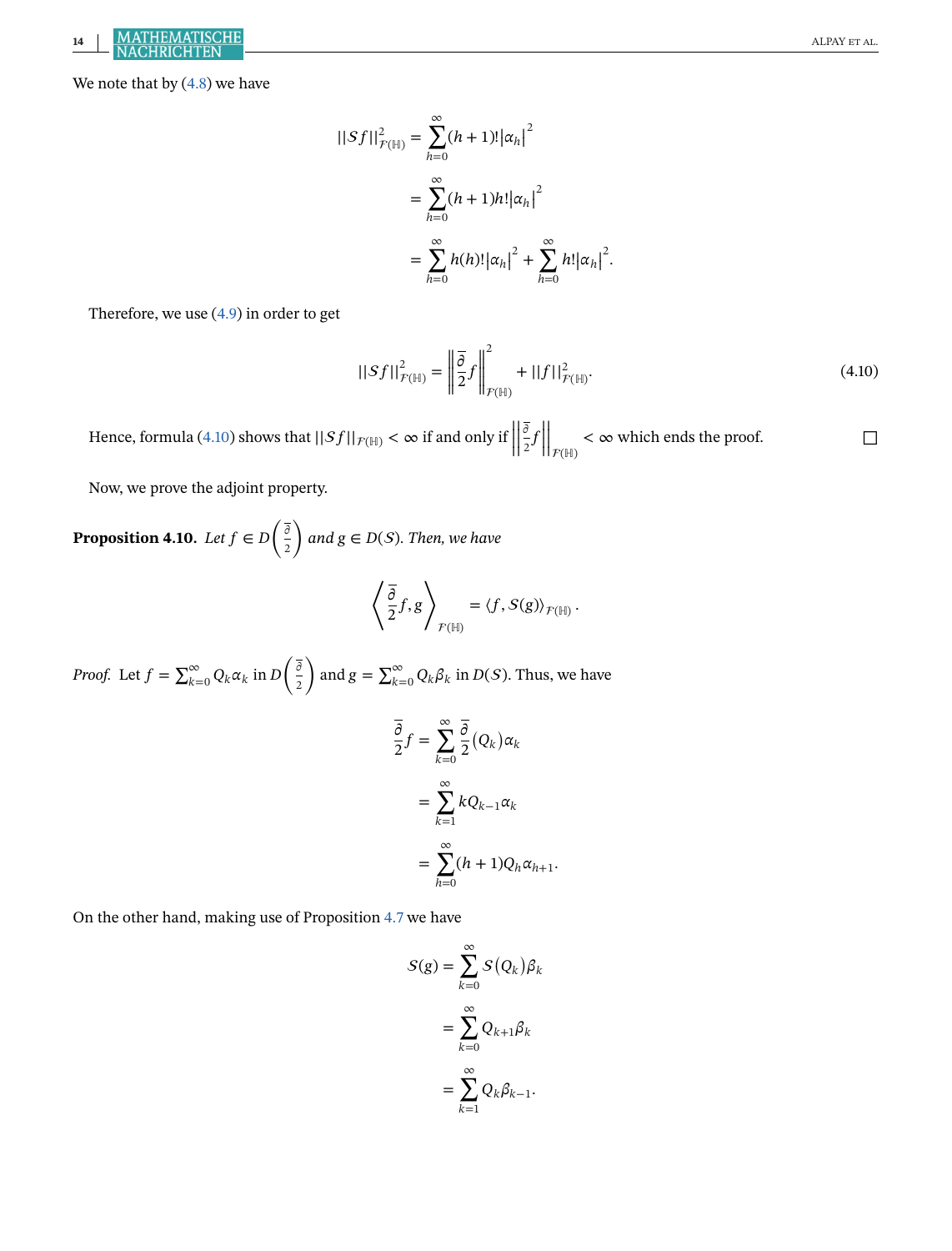Therefore, we obtain

$$
\left\langle \frac{\overline{\partial}}{2} f, g \right\rangle_{\mathcal{F}(\mathbb{H})} = \sum_{k=0}^{\infty} (k+1) ! \overline{\alpha_{k+1}} \beta_k = \left\langle f, S(g) \right\rangle_{\mathcal{F}(\mathbb{H})}.
$$

This ends the proof. □

**Proposition 4.11.** Let  $f \in \mathcal{D}\left(\frac{\overline{\delta}}{2}\right)$ 2  $($   $\cap$   $D(S)$ *. Then, we have* 

$$
\left[\frac{\overline{\partial}}{2}S, S\frac{\overline{\partial}}{2}\right](f) = f.
$$

*Proof.* Let  $f = \sum_{k=0}^{\infty} Q_k \alpha_k$  be in  $\mathcal{D}\left(\frac{\overline{\partial}}{2}\right)$ 2  $\bigcap_{i=1}^n D(S)$ . Thus, computations using Proposition [4.7](#page-13-0) and the Appell property give

$$
\frac{\overline{\partial}}{2}S(f) = \sum_{k=0}^{\infty} (k+1)Q_k \alpha_k \text{ and } S\frac{\overline{\partial}}{2}(f) = \sum_{k=0}^{\infty} kQ_k \alpha_k.
$$

In particular, it shows that

$$
\frac{\overline{\partial}}{2}S(f) - S\frac{\overline{\partial}}{2}(f) = f.
$$

This ends the proof.  $\Box$ 

*Remark* 4.12. Note that the creation and annihilation operators denoted respectievly by  $S$  and  $\frac{\overline{\delta}}{2}$  are adjoint of each other and satisfy the classical commutation rules on the Fock space of Fueter regular functions  $F(\mathbb{H})$  like in the classical complex case. Moreover, observe that we have also  $S^{\bar{\partial}}_{\bar{2}}(Q_k)=kQ_k$ , for any  $k\geq 1.$  This property is related to the notion of number operators that appears in quantum mechanics.

Let  $(\eta_n)_{n\in\mathbb{N}}$  denote the normalized Hermite functions. In order to study the Segal–Bargmann transform notion in this framework we introduce the Fueter regular kernel function given by

$$
\mathcal{A}_{\mathbb{H}}^F(q,x) := \sum_{k=0}^{\infty} \frac{Q_k(q)}{\sqrt{k!}} \eta_k(x), \ \forall (q,x) \in \mathbb{H} \times \mathbb{R}.
$$
 (4.11)

Then, for any quaternionic valued function  $\varphi$  in  $L^2(\mathbb{R}, \mathbb{H})$  and  $q \in \mathbb{H}$  we define

$$
B_{\mathbb{H}}^F(\varphi)(q) = \int_{\mathbb{R}} \mathcal{A}_{\mathbb{H}}^F(q, x)\varphi(x) dx.
$$
 (4.12)

We shall prove the following result:

 $\bf Theorem~4.13.$   $\it The$  integral transform  $\cal B^F_H$  defines an isometric isomorphism mapping the standard Hilbert space  $L^2(\mathbb R,\mathbb H)$ **onto the Clifford-Appell Fock space**  $\mathcal{F}(\mathbb{H})$ **.** 

*Proof.* Let  $\varphi \in L^2(\mathbb{R}, \mathbb{H})$ . We write  $\varphi = \sum_{j=0}^{\infty} \eta_j(x) \beta_j$  such that  $\|\varphi\|_{L^2(\mathbb{R}, \mathbb{H})}^2 = \sum_{j=0}^{\infty} |\beta_j|$  $2<\infty$ . Then, note that we have

$$
B_{\mathbb{H}}^F(\varphi)(q) = \sum_{k=0}^{\infty} \frac{Q_k(q)}{\sqrt{k!}} \int_{\mathbb{R}} \eta_k(x) \varphi(x) dx.
$$

ALPAY et al. **15**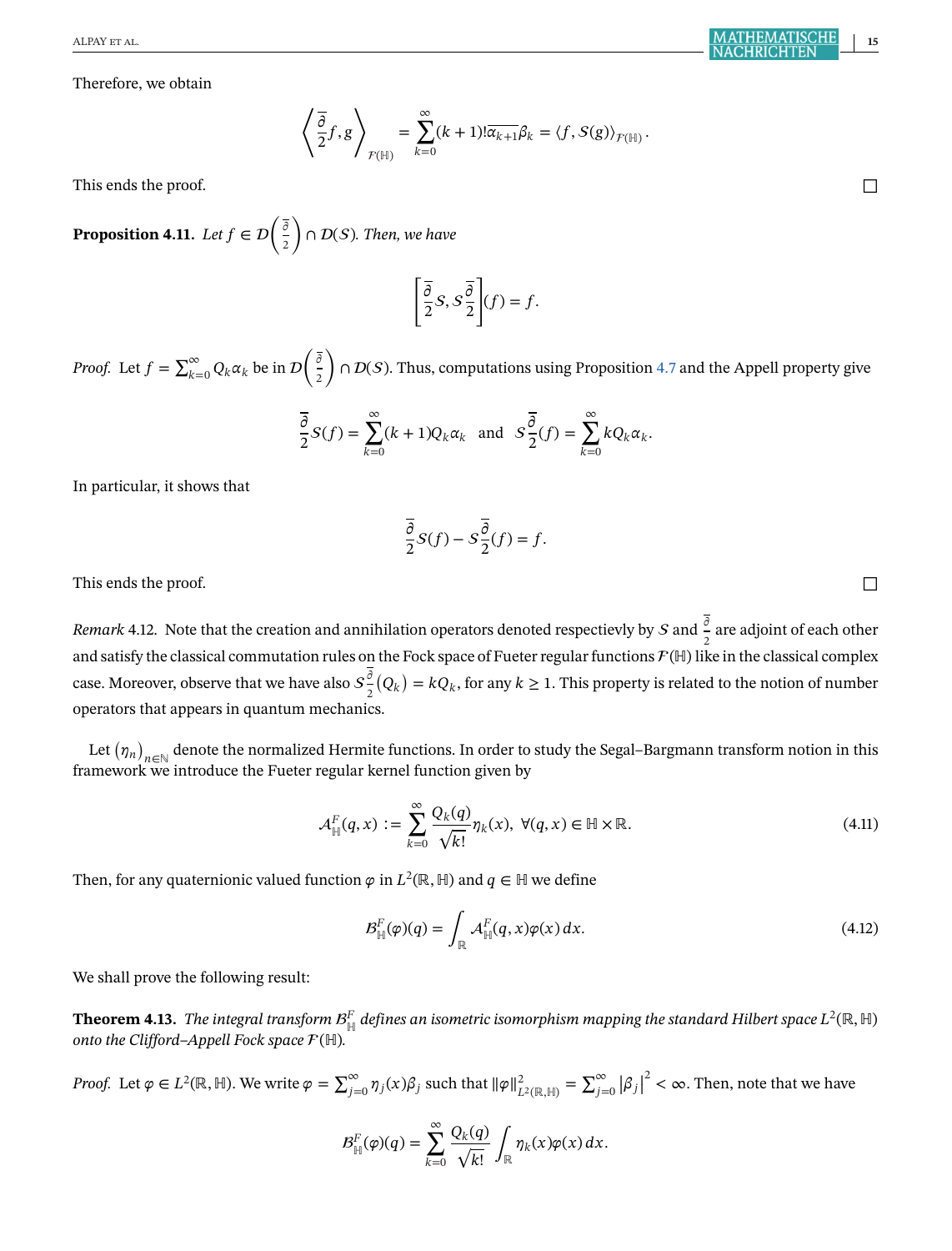So, by setting  $\alpha_k = \frac{1}{\sqrt{kl}} \int_{\mathbb{R}} \eta_k(x) \varphi(x) dx$  for all  $k \ge 0$ , we get

$$
\left\|B_{\mathbb{H}}^F(\varphi)\right\|_{\mathcal{F}(\mathbb{H})}^2 = \sum_{k=0}^{\infty} k! |\alpha_k|^2
$$
  
= 
$$
\sum_{k=0}^{\infty} \left| \int_{\mathbb{R}} \eta_k(x) \varphi(x) dx \right|^2.
$$

However, by definition of  $\varphi$  and using the orthogonality of Hermite functions we obtain

$$
\int_{\mathbb{R}} \eta_k(x)\varphi(x) dx = \sum_{j=0}^{\infty} \beta_j \int_{\mathbb{R}} \eta_k(x)\eta_j(x) dx = \beta_k, \ \forall k \geq 0.
$$

Hence, we conclude that

$$
\left\|{\mathcal B}_{\mathbb H}^F(\varphi)\right\|_{\mathcal F(\mathbb H)}^2=\sum_{j=0}^\infty\left|\beta_j\right|^2=\|\varphi\|_{L^2(\mathbb R,\mathbb H)}^2.
$$

Moreover, observe that

$$
\mathcal{B}_{\mathbb{H}}^F(\eta_k)=\frac{Q_k}{\sqrt{k!}}, \ \forall k\geq 0.
$$

In particular, this allows to prove that  $\mathcal{B}^F_{\mathbb{H}}$  is an isometric isomorphism mapping the standard Hilbert space  $L^2(\mathbb{R},\mathbb{H})$  onto the Fock space  $\mathcal{F}(\mathbb{H})$  on the quaternions.  $\Box$ 

Now, we consider the following:

*Problem* 4.14. Is it possible to map  $\mathcal{F}_{Slice}(\mathbb{H})$  onto  $\mathcal{F}(\mathbb{H})$  without using the Fueter mapping, see [\[21\]](#page-28-0), and keeping the isometry property?

To answer the question, we will compute  $\mathcal{B}^F_{\mathbb{H}}$  composed with the slice hyperholomorphic Segal–Bargmann transform. In order to answer this problem, we need the slice hyperholomorphic Segal–Bargmann transform given by [\(2.3\)](#page-5-0).

Notice that thanks to these integral transforms  $B_{\mathbb H}^S$  and  $B_{\mathbb H}^F$  it is possible to relate the two notions of Fock spaces on the quaternions, namely the slice hyperholomorphic  $\mathcal{F}_{Slice}(\mathbb{H})$  and the Cauchy–Fueter regular one  $\mathcal{F}(\mathbb{H})$ . Indeed, for a fixed  $i \in \mathcal{S}, f \in \mathcal{F}_{Slice}(\mathbb{H})$  and  $q \in \mathbb{H}$  we define the integral transform given by

$$
Y(f)(q) := \int_{\mathbb{C}_i} \mathcal{L}(q, z) f_i(z) d\mu_i(z),
$$

where  $d\mu_i(z) := \frac{1}{\pi}e^{-|z|^2}dA_i(z)$  and the kernel function is obtained by taking the series

$$
\mathcal{L}(q,z) = \sum_{k=0}^{\infty} \frac{Q_k(q)}{k!} z^k, \ \forall (q,z) \in \mathbb{H} \times \mathbb{C}_i.
$$

Then, we prove:

**Theorem 4.15.** *The quaternionic integral transform* Y *does not depend on the choice of the imaginary unit*  $i \in S$ *. Furthermore, it defines an isometric isomorphism mapping the slice hyperholomrphic Fock space* (ℍ) *onto the Clifford–Appell Fock space*  $F(\mathbb{H})$ *.*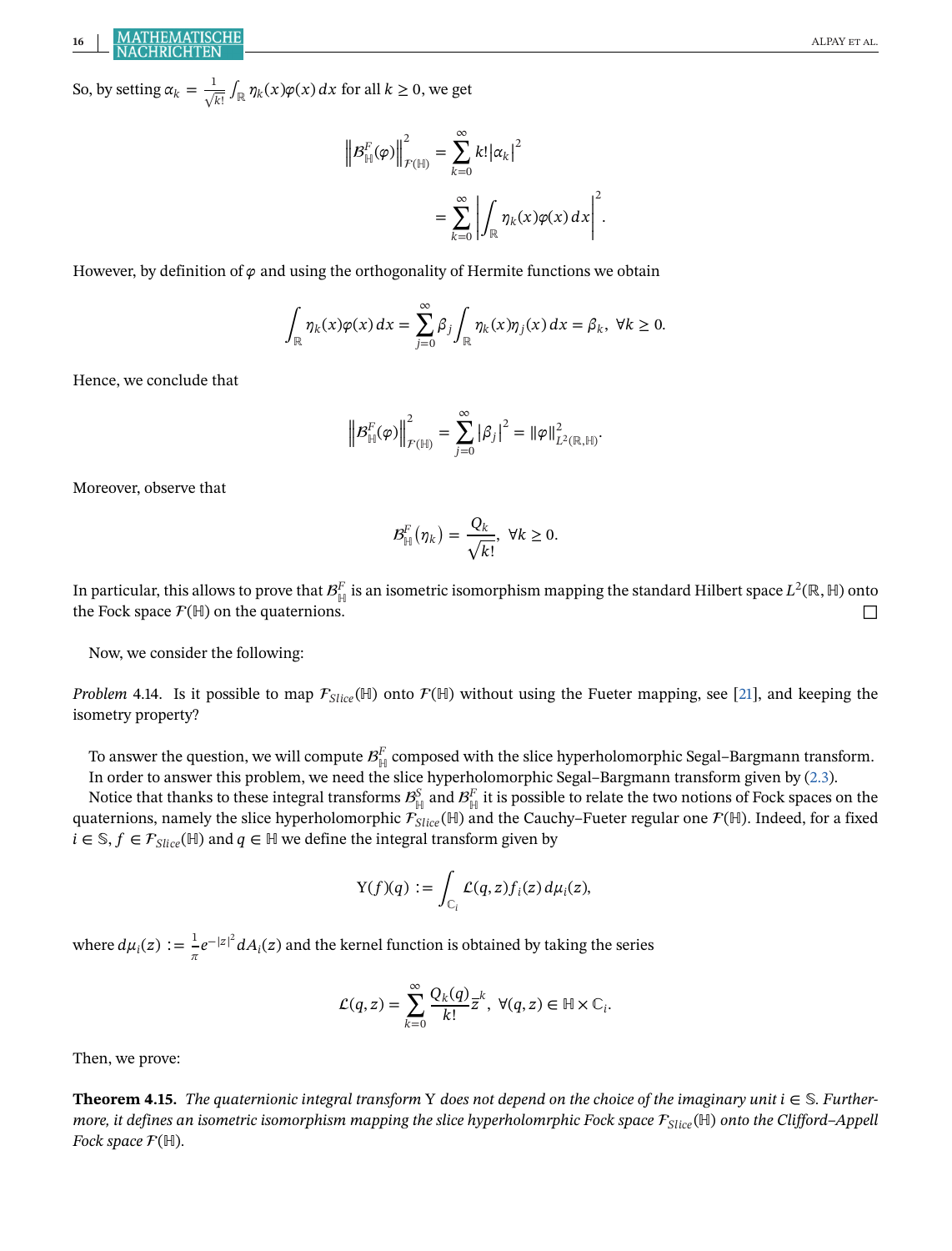*Proof.* Let  $f \in \mathcal{F}_{Slice}(\mathbb{H})$ , by Proposition 3.11 in [\[4\]](#page-27-0) we have

$$
f(q) = \sum_{k=0}^{\infty} q^k a_k \quad \text{and} \quad \sum_{k=0}^{\infty} |a_k|^2 k! < \infty.
$$

In particular, by definition of Υ we have

$$
\begin{split} \mathbf{Y}(f)(q) &= \int_{\mathbb{C}_i} \left( \sum_{k=0}^{\infty} \frac{Q_k(q)}{k!} \overline{z}^k \right) \left( \sum_{j=0}^{\infty} z^j a_j \right) d\mu_i(z) \\ &= \sum_{k,j=0}^{\infty} \frac{Q_k(q)}{k!} \left( \int_{\mathbb{C}_i} \overline{z}^k z^j \, d\mu_i(z) \right) a_j. \end{split}
$$

However, it is known that

$$
\int_{\mathbb{C}_i} \overline{z}^k z^j d\mu_i(z) = k! \delta_{k,j}.
$$

Therefore, we get

$$
Y(f)(q) = \sum_{k=0}^{\infty} Q_k(q) a_k.
$$

Hence, since the coefficients  $(a_k)_{k\geq 0}$  do not depend on the choice of the imaginary unit  $i$  we conclude that Y(f) is well defined and does not depend on the choice of the imaginary unit. Now, we observe that the operator Υ can be obtained thanks to the commutative diagram such that we have

$$
Y = \mathcal{B}_{\mathbb{H}}^F \circ \left(\mathcal{B}_{\mathbb{H}}^S\right)^{-1}.
$$

Indeed, to prove this fact. Let  $f \in \mathcal{F}_{Slice}(\mathbb{H})$  and set

$$
\phi(x) = \left(B_{\mathbb{H}}^S\right)^{-1}(f)(x) = \int_{\mathbb{C}_i} \mathcal{A}_{\mathbb{H}}^S(\overline{z}, x) f_i(z) d\mu_i(z).
$$

Thus, for any  $q \in \mathbb{H}$  we have:

$$
B_{\mathbb{H}}^F(\phi)(q) = \int_{\mathbb{C}_i} \mathcal{A}_{\mathbb{H}}^F(q, x) \phi(x) dx
$$
  
= 
$$
\int_{\mathbb{C}_i} \mathcal{A}_{\mathbb{H}}^F(q, x) \bigg( \int_{\mathbb{C}_i} \mathcal{A}_{\mathbb{H}}^S(\overline{z}, x) f_i(z) d\mu_i(z) \bigg) dx
$$
  
= 
$$
\int_{\mathbb{C}_i} \bigg( \int_{\mathbb{R}} \mathcal{A}_{\mathbb{H}}^F(q, x) \mathcal{A}_{\mathbb{H}}^S(\overline{z}, x) dx \bigg) f_i(z) d\mu_i(z).
$$

Then, we set

$$
H(q, z) = \int_{\mathbb{R}} \mathcal{A}_{\mathbb{H}}^F(q, x) \mathcal{A}_{\mathbb{H}}^S(\overline{z}, x) dx, \ \forall (q, z) \in \mathbb{H} \times \mathbb{C}_i.
$$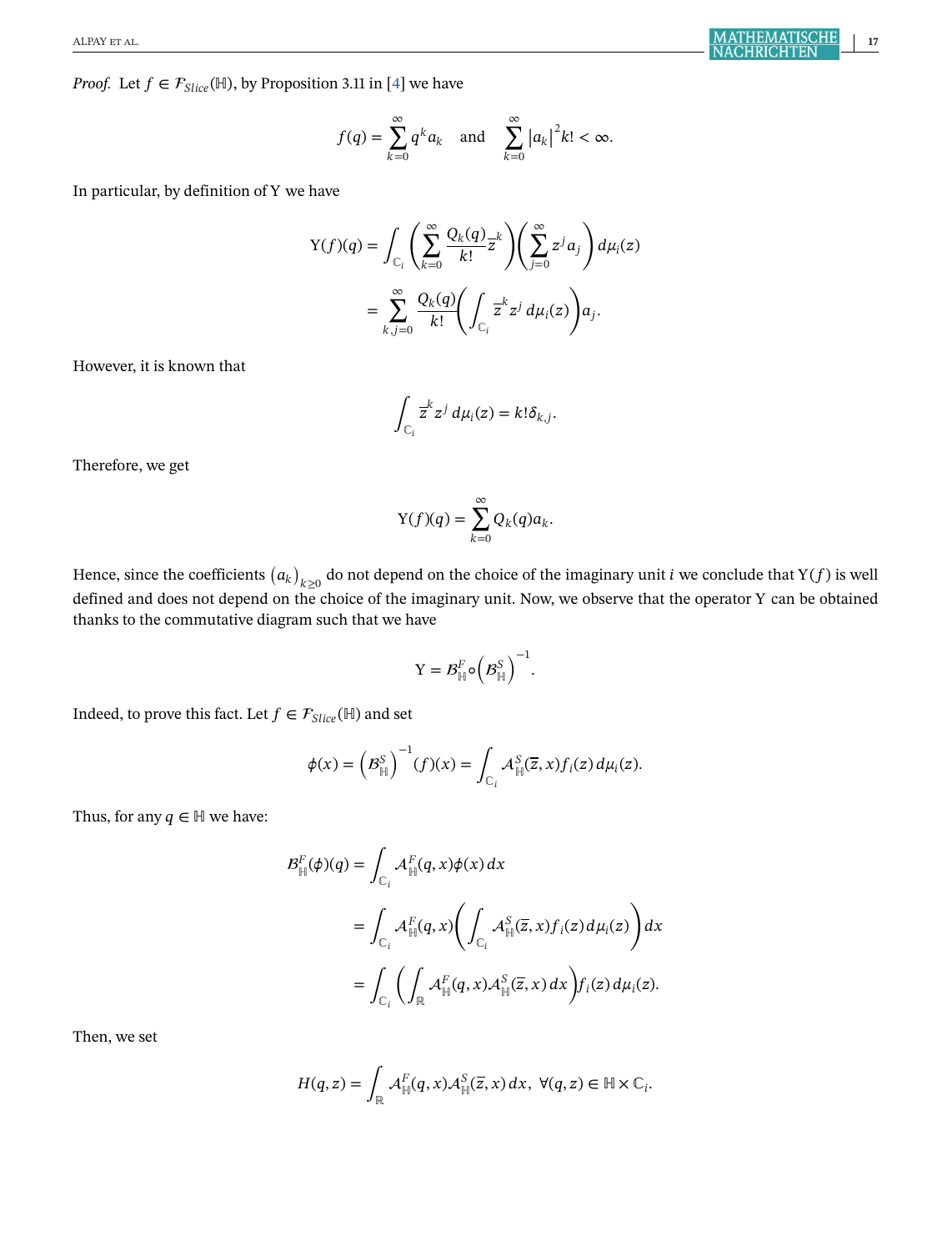<span id="page-19-0"></span>So, for all  $(q, z) \in \mathbb{H} \times \mathbb{C}_i$  we have

$$
H(q, z) = \int_{\mathbb{C}_i} \left( \sum_{k=0}^{\infty} \frac{Q_k(q)}{\sqrt{k!}} \eta_k(x) \right) \left( \sum_{j=0}^{\infty} \frac{\overline{z^j}}{\sqrt{j!}} \eta_j(x) \right) dx
$$

$$
= \sum_{k,j=0}^{\infty} \frac{Q_k(q)}{\sqrt{k!}} \left( \int_{\mathbb{R}} \eta_k(x) \eta_j(x) dx \right) \frac{\overline{z^j}}{\sqrt{j!}}
$$

Then, using the fact that Hermite functions form an orthonormal basis of  $L^2(\mathbb{R}, \mathbb{H})$  we get

$$
H(q,z)=\sum_{k=0}^\infty\frac{Q_k(q)}{k!}z^k=\mathcal{L}(q,z),\ \forall (q,z)\in\mathbb{H}\times\mathbb{C}_i.
$$

At this stage, we replace  $H(q, z)$  by its expression and conclude that we have

$$
Y = \mathcal{B}_{\mathbb{H}}^F \circ \left(\mathcal{B}_{\mathbb{H}}^S\right)^{-1}.
$$

Therefore, since both of  $\mathcal{B}^F_{\mathbb{H}}$  and  $\mathcal{B}^S_{\mathbb{H}}$  are isometric isomorphisms mapping  $L^2(\mathbb{R},\mathbb{H})$  respectievly onto  $\mathcal{F}(\mathbb{H})$  and  $\mathcal{F}_{Slice}(\mathbb{H}).$ This ends the proof.  $\Box$ 

This quaternionic operator satisfies also the following properties :

**Proposition 4.16.** *For all n*  $\geq$  0*, we set*  $f_n(q) = \frac{q^n}{\sqrt{n!}}$  *and*  $\phi_n(q) = \frac{Q_n(q)}{\sqrt{n!}}, q \in \mathbb{H}$ *. Then, we have* 

*i*)  $Y(f_n) = \phi_n$ , for all  $n \geq 0$ .

*ii*)  $\int_{\mathbb{C}_i} \mathcal{L}(q, z) \overline{\mathcal{L}(p, z)} d\mu_i(z) = K_{\mathcal{F}(\mathbb{H})}(q, p)$ , for all  $(q, p) \in \mathbb{H} \times \mathbb{H}$ .

*Proof.* The first statement is a direct consequence of the fact that

$$
\mathbf{Y} = \mathcal{B}_{\mathbb{H}}^F \circ \left( \mathcal{B}_{\mathbb{H}}^S \right)^{-1}.
$$

This is combined with the two following relations

$$
\left(\mathcal{B}^S_{\mathbb{H}}\right)^{-1}(\eta_n)=f_n \text{ and } \mathcal{B}^F_{\mathbb{H}}(f_n)=\phi_n, \forall n \geq 0.
$$

Now, let  $(q, p) \in \mathbb{H} \times \mathbb{H}$ . Then, we have

$$
\int_{\mathbb{C}_i} \mathcal{L}(q, z) \overline{\mathcal{L}(p, z)} d\mu_i(z) = \sum_{k,j=0}^{\infty} \frac{Q_k(q)}{k!} \left( \int_{\mathbb{C}_i} \overline{z}^k z^j d\mu_i(z) \right) \frac{\overline{Q_j(p)}}{j!}
$$

$$
= \sum_{k=0}^{\infty} \frac{Q_k(q) \overline{Q_k(p)}}{k!},
$$

$$
= K_{\mathcal{F}(\mathbb{H})}(q, p).
$$

**Corollary 4.17.** *Let*  $i \in \mathbb{S}$ *. Then, for all*  $x, y \in \mathbb{R}$  *and*  $n \ge 0$ *, we have the following identities* 

*i*)  $\int_{\mathbb{C}_i} e^{x \overline{z}} z^n d\mu_i(z) = x^n$ . *ii*)  $\int_{C_i} e^{x \overline{z} + yz} d\mu_i(z) = e^{xy}$ .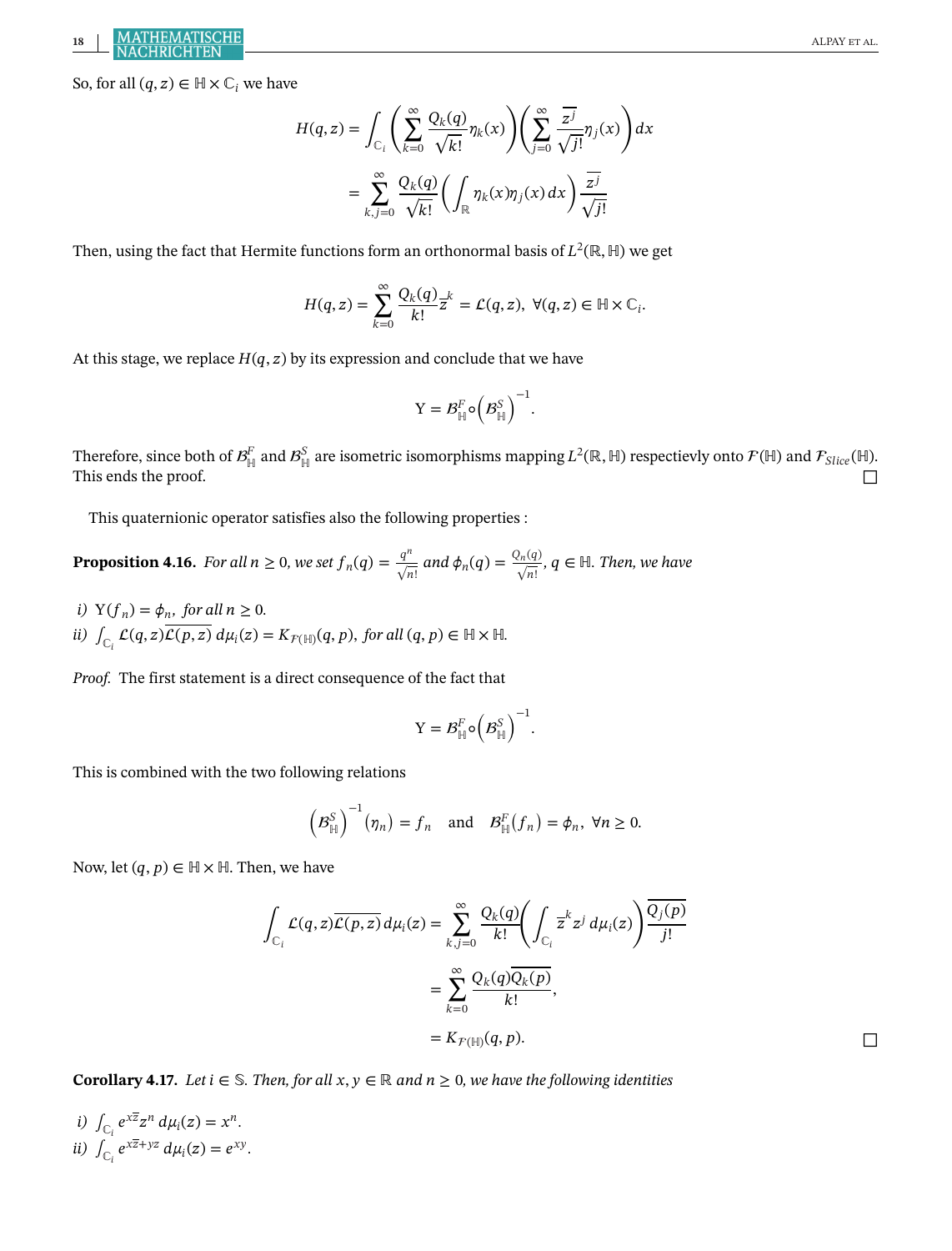<span id="page-20-0"></span>*Proof.* Observe that we have

$$
\mathcal{L}(t, z) = e^{t\overline{z}}, \ \forall (t, z) \in \mathbb{R} \times \mathbb{C}_i.
$$
\n
$$
(4.13)
$$

The first identity follows from i) of Proposition [4.16](#page-19-0) combined with (4.13).

The second statement is also a consequence of (4.13) combined with ii) of Proposition [4.16](#page-19-0) and the fact that

$$
K_{\mathcal{F}(\mathbb{H})}(x, y) = e^{xy}, \ \forall (x, y) \in \mathbb{R} \times \mathbb{R}.
$$

## **5 THE HARDY SPACE CASE**

In this section, we study on the quaternionic unit ball  $\Omega = \mathbb{B}$  the spaces associated to some sequence *b* as considered in Definition [3.2.](#page-5-0) First, we give some general proofs related to these spaces  $\mathcal{HM}_b(\mathbb{B})$ . Then, we will give more specific results on the Clifford–Appell Hardy space in this framework that corresponds to the sequence  $b_k = 1$ , for all  $k \ge 0$ . In all this part, we take  $\Omega = \mathbb{B}$  and  $b = (b_k)_{k \geq 0}$  a non decreasing sequence with  $b_0 = 1$ . Then, we have:

**Proposition 5.1.** *The following estimate*

$$
|f(q)|\leq \left(\sum_{k=0}^\infty\frac{|q|^{2k}}{b_k}\right)^{\frac{1}{2}}\|f\|_{\mathcal{HM}_b},\quad f\in\mathcal{HM}_b(\mathbb{B}), q\in\mathbb{B},
$$

*holds.*

*Proof.* Let us consider  $f(q) = \sum_{k=0}^{\infty} Q_k(q) \alpha_k$  in  $\mathcal{HM}_b(\mathbb{B})$ . Thus, we have

$$
|f(q)| \leq \sum_{k=0}^{\infty} \frac{|Q_k(q)|}{\sqrt{b_k}} |\alpha_k| \sqrt{b_k}.
$$

Then, by the Cauchy–Schwarz inequality we have

$$
|f(q)| \leq \left(\sum_{k=0}^{\infty} \frac{\left|Q_k(q)\right|^2}{b_k}\right)^{\frac{1}{2}} \left(\sum_{k=0}^{\infty} b_k \left|\alpha_k\right|^2\right)^{\frac{1}{2}}.
$$

However, we know that  $|Q_k(q)| \leq |q|^k$ . Hence, we get

$$
|f(q)| \leq \left(\sum_{k=0}^{\infty} \frac{|q|^{2k}}{b_k}\right)^{\frac{1}{2}} \|f\|_{\mathcal{HM}_b}.
$$

As a consequence, we get the following result.

**Theorem 5.2.** *The sets*  $HM_b(\mathbb{B})$  are right quaternionic reproducing kernel Hilbert spaces. Their reproducing kernel functions *are given by*

$$
K_{\mathcal{H}_b(\mathbb{B})}(q, p) = \sum_{k=0}^{\infty} \frac{Q_k(q)\overline{Q_k(p)}}{b_k}, \ \forall (q, p) \in \mathbb{B} \times \mathbb{B}.
$$
 (5.1)

*Furthermore, the family*

$$
\left\{\psi^b_k:=\frac{Q_k}{\sqrt{b_k}}, k\geq 0\right\}
$$

*forms an orthonormal basis of*  $\mathcal{H}_b(\mathbb{B})$ *.*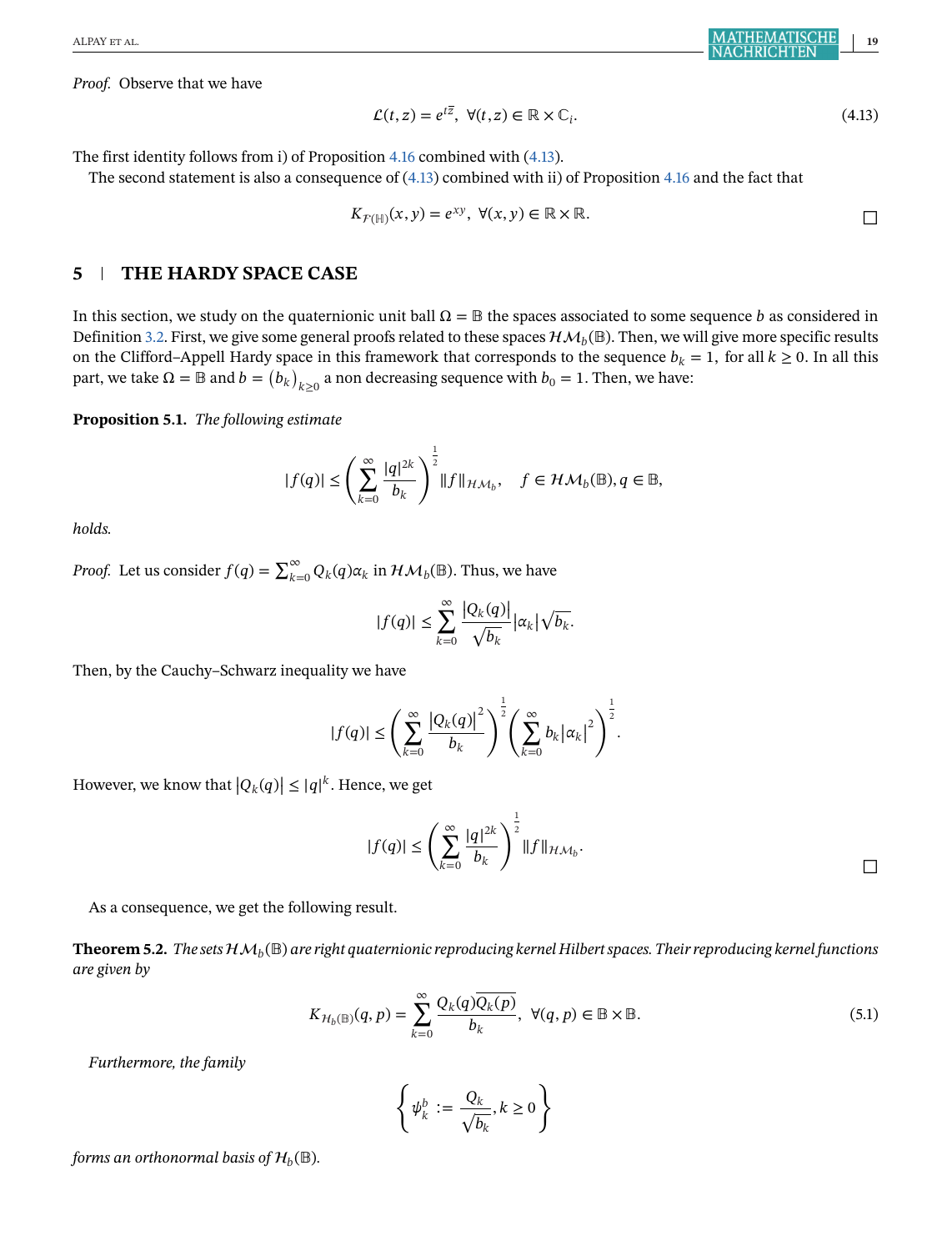*Proof.* For a fixed  $p \in \mathbb{B}$ , we consider the function defined by

$$
K_p(q) = \sum_{k=0}^{\infty} Q_k(q) \beta_k(p), \quad \forall q \in \mathbb{B}, \quad \text{where} \quad \beta_k(p) = \frac{\overline{Q_k(p)}}{b_k}.
$$

Thanks to the d'Alembert ratio test for power series, we have

$$
\sum_{k=0}^{\infty} b_k |\beta_k(p)|^2 = \sum_{k=0}^{\infty} \frac{|Q_k(p)|^2}{b_k} \le \sum_{k=0}^{\infty} \frac{|q|^{2k}}{b_k} < \infty.
$$

So, the function  $K_p$  belongs to  $\mathcal{H}_b(\mathbb{B})$  for any  $p\in\mathbb{B}$ . Now, let  $f=\sum_{k=0}^\infty Q_k\alpha_k\in\mathcal{H}_b(\mathbb{B})$ . Then, we have

$$
\left\langle K_p, f \right\rangle_{\mathcal{H}(\mathbb{B})} = \sum_{k=0}^{\infty} b_k \overline{\beta_k(p)} \alpha_k = \sum_{k=0}^{\infty} Q_k(p) \alpha_k = f(p), \quad \forall p \in \mathbb{B}.
$$

Therefore, the reproducing kernel of the space  $\mathcal{H}_b(\mathbb{B})$  is given by

$$
K_{\mathcal{H}_b(\mathbb{B})}(q,p) = \sum_{k=0}^{\infty} \frac{Q_k(q)\overline{Q_k(p)}}{b_k}, \quad \forall (q,p) \in \mathbb{B} \times \mathbb{B}.
$$

It is clear by definition of the scalar product that

$$
\left\langle \psi_k^b,\psi_j^b \right\rangle_{\mathcal{H}_b(\mathbb{B})} = \delta_{k,j}, \quad \forall k,j \in \mathbb{N}.
$$

Furthermore, let  $f = \sum_{k=0}^{\infty} Q_k \alpha_k$  in  $\mathcal{H}_b(\mathbb{B})$  be such that

$$
\left\langle \psi_k^b, f \right\rangle_{\mathcal{H}_b(\mathbb{B})} = 0, \quad \forall k \in \mathbb{N}.
$$

Thus, we have

$$
\sqrt{b_k}\alpha_k = \left\langle \psi_k^b, f \right\rangle_{\mathcal{H}_b(\mathbb{B})} = 0, \quad \forall k \in \mathbb{N}.
$$

So,  $f = 0$  for any  $q \in \mathbb{B}$ . In particular, this proves that  $\{ \psi_k^b \}_{k \geq 0}$  form an orthonormal basis of  $\mathcal{HM}_b(\mathbb{B})$ .

*Remark* 5.3. The Clifford–Appell Hardy space corresponds to the sequence *b* with all the terms equal to 1, and will be denoted simply  $H(\mathbb{B})$ . In this case, the previous results of this section read as follows.

i)  $|f(q)| \leq \frac{||f||_{\mathcal{H}(\mathbb{B})}}{(1+|q|^2)}$  $\underbrace{\frac{\|J\|_{\mathcal{H}(\mathbb{B})}}{1-\|q\|^2}$ , for all  $f \in \mathcal{H}(\mathbb{B})$ , for all  $q \in \mathbb{B}$ . ii)  $K_{\mathcal{H}(\mathbb{B})}(q, p) = \sum_{k=0}^{\infty} Q_k(q) \overline{Q_k(p)}$ , for all  $(q, p) \in \mathbb{B} \times \mathbb{B}$ . iii)  $K_{\mathcal{H}(\mathbb{B})}(\vec{q}, \vec{p}) = \sum_{k=0}^{\infty} (-1)^k c_k^2 \vec{q}^k \vec{p}^k$ , for all  $(q, p) \in \mathbb{B}_0 \times \mathbb{B}_0$ . iv)  $K_{\mathcal{H}(\mathbb{B})}(x, y) = \frac{1}{1 - xy}$ , for all  $(x, y) \in ]-1, 1[^2$ .

In the previous section we studied the notions of creation and annihilation operators associated to the Fock space in this framework. We do the same in this section for the Hardy case by studying the counterparts of the shift and backward shift operators. We keep the same definition and notation of the shift operator introduced in the expressions [\(4.6\)](#page-12-0), [\(4.7\)](#page-13-0) and Proposition [4.7.](#page-13-0) Then, we first prove the following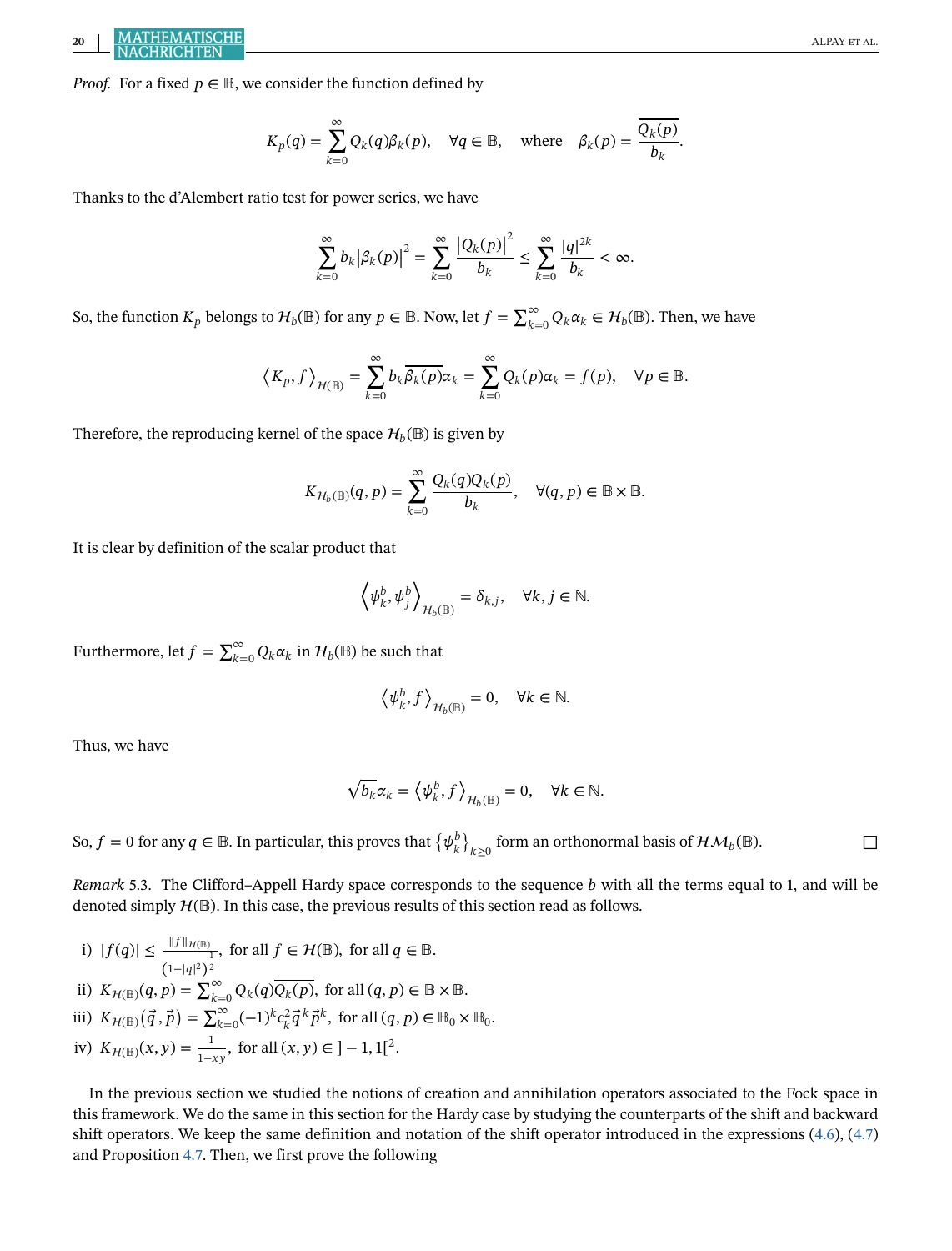**Proposition 5.4.** *The shift operator*  $S$  *is a right quaternionic isometric operator from the Clifford–Appell Hardy space*  $H(\mathbb{B})$ *into itself.*

*Proof.* Let  $f = \sum_{k=0}^{\infty} Q_k \alpha_k$  belongs to  $\mathcal{H}(\mathbb{B})$ . We apply Proposition [4.7](#page-13-0) and get

$$
S(f)(q) = \sum_{k=1}^{\infty} Q_k(q)\alpha_{k-1}, \quad \forall q \in \mathbb{B}.
$$

Hence, we have

$$
||S(f)||_{\mathcal{H}(\mathbb{B})}^2 = \sum_{k=0}^{\infty} |\alpha_k|^2
$$

$$
= ||f||_{\mathcal{H}(\mathbb{B})}^2.
$$

This shows that S defines an isometry on the Hardy space  $\mathcal{H}(\mathbb{B})$ .

We will use the notation

$$
Q_1^{-\odot}(q) := CK\left[\frac{(\vec{q})^{-1}}{c_1}\right]
$$

which is well defined when  $\vec{q} \neq 0$ . Then, in order to calculate the adjoint operator of the shift on  $\mathcal{H}(\mathbb{B})$  we first prove the following result:

**Proposition 5.5.** *For all*  $k \geq 1$  *and*  $q \in \mathbb{B} \setminus \mathbb{R}$  *we have* 

$$
(Q_1^{-\odot} \odot Q_k)(q) = \frac{c_k}{c_1 c_{k-1}} Q_{k-1}(q),
$$

where  $\odot$  is the C-K product and  $c_l$  :=  $\sum_{j=0}^l (-1)^j T^l_j$ , for all  $l\geq 0$ .

*Proof.* First, we observe that

$$
(Q_1^{-\odot}(q))|_{x_0=0} = (Q_1(\vec{q}))^{-1} = \frac{(\vec{q})^{-1}}{c_1}
$$
 and  $Q_{k-1}(\vec{q}) = c_{k-1}\vec{q}^{k-1}$  for  $\vec{q} \neq 0$ .

Then, we write the series expansion associated to the C-K product and use similar techniques as we used to prove Proposition [3.7.](#page-7-0) Indeed, we note that

$$
Q_1^{-\odot}(q) = \sum_{j=0}^{\infty} \frac{(-1)^j x_0^j}{j!} \partial_{\vec{q}}^j \bigg(\frac{(\vec{q}\,)^{-1}}{c_1}\bigg).
$$

Moreover, for any  $k \geq 1$  we have

$$
(Q_1^{-\circledcirc} \circledcirc Q_k)(q) = \sum_{j=0}^{\infty} \frac{(-1)^j x_0^j}{j!} \partial_{\vec{q}}^j (Q_1^{-1}(\vec{q}) Q_k(\vec{q}))
$$
  

$$
= \sum_{j=0}^{\infty} \frac{(-1)^j x_0^j}{j!} \partial_{\vec{q}}^j \left( \frac{c_k}{c_1} \vec{q}^{k-1} \right)
$$
  

$$
= \frac{c_k}{c_1 c_{k-1}} \sum_{j=0}^{\infty} \frac{(-1)^j x_0^j}{j!} \partial_{\vec{q}}^j (c_{k-1} \vec{q}^{k-1})
$$
  

$$
= \frac{c_k}{c_1 c_{k-1}} Q_{k-1}(q).
$$

<span id="page-22-0"></span>ALPAY et al. **21**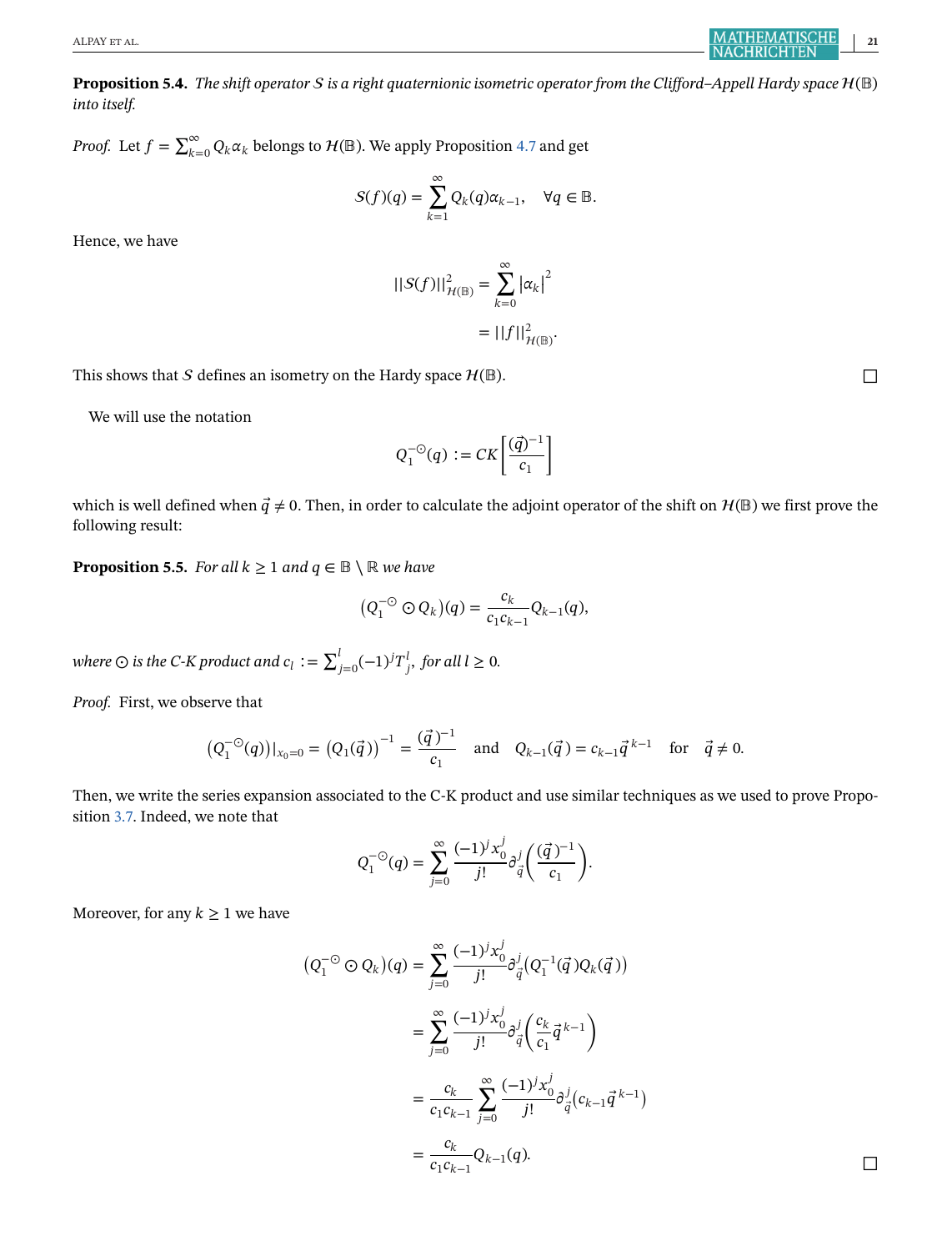<span id="page-23-0"></span>For all  $k \ge 1$ , we introduce a family of operators defined for any  $f = \sum_{k=1}^{\infty} Q_k \alpha_k$  in  $\mathcal{H}(\mathbb{B})$  by

$$
\mathcal{M}_k(f) := \frac{c_1 c_{k-1}}{c_k} Q_1^{-\odot} \odot f. \tag{5.2}
$$

Then, we consider the operator obtained by applying  $\mathcal{M}_k$  on each component with the corresponding degree, i.e

$$
\mathcal{M}(f) := \sum_{k=1}^{\infty} \mathcal{M}_k(Q_k) \alpha_k.
$$
\n(5.3)

Therefore, we have an explicit expression given by

$$
\mathcal{M}(f) := c_1 \sum_{k=1}^{\infty} \frac{c_{k-1}}{c_k} \left[ Q_1^{-\odot} \odot Q_k \right] \alpha_k.
$$
\n(5.4)

We note that using Proposition [5.5](#page-22-0) we can see that this operator  $M$  acts like the standard backward shift with respect to the Appell system  $\left(Q_k\right)_{k\geq 0}$ , in the sense that we have

$$
\mathcal{M}(Q_k) = Q_{k-1}, \quad \forall k \ge 1.
$$
\n
$$
(5.5)
$$

The next result allows to compute the adjoint of the shift operator on the Hardy space  $\mathcal{H}(\mathbb{B})$ .

**Proposition 5.6.** *Let*  $f, g \in \mathcal{H}(\mathbb{B})$ *. Then, it holds that* 

$$
\langle \mathcal{M}(f), g \rangle_{\mathcal{H}(\mathbb{B})} = \langle f, S(g) \rangle_{\mathcal{H}(\mathbb{B})}.
$$

*In other words, the adjoint of the shift on*  $H(\mathbb{B})$  *is given by* 

 $S^* = M$ .

*Proof.* Let  $f = \sum_{k=0}^{\infty} Q_k \alpha_k$  and  $g = \sum_{k=0}^{\infty} Q_k \beta_k$  in  $\mathcal{H}(\mathbb{B})$ . Thus, we have

$$
\mathcal{M}(f) = \sum_{k=1}^{\infty} \mathcal{M}_k(Q_k) \alpha_k
$$

$$
= \sum_{k=1}^{\infty} Q_{k-1} \alpha_k
$$

$$
= \sum_{k=0}^{\infty} Q_k \alpha_{k+1}.
$$

We know also by Proposition [4.7](#page-13-0) that

$$
S(g) = \sum_{k=1}^{\infty} Q_k \beta_{k-1}.
$$

Therefore, we can see that

$$
\langle \mathcal{M}(f), g \rangle_{\mathcal{H}(\mathbb{B})} = \sum_{k=0}^{\infty} \overline{\alpha_{k+1}} \beta_k = \langle f, S(g) \rangle_{\mathcal{H}(\mathbb{B})}.
$$

This ends the proof.  $\Box$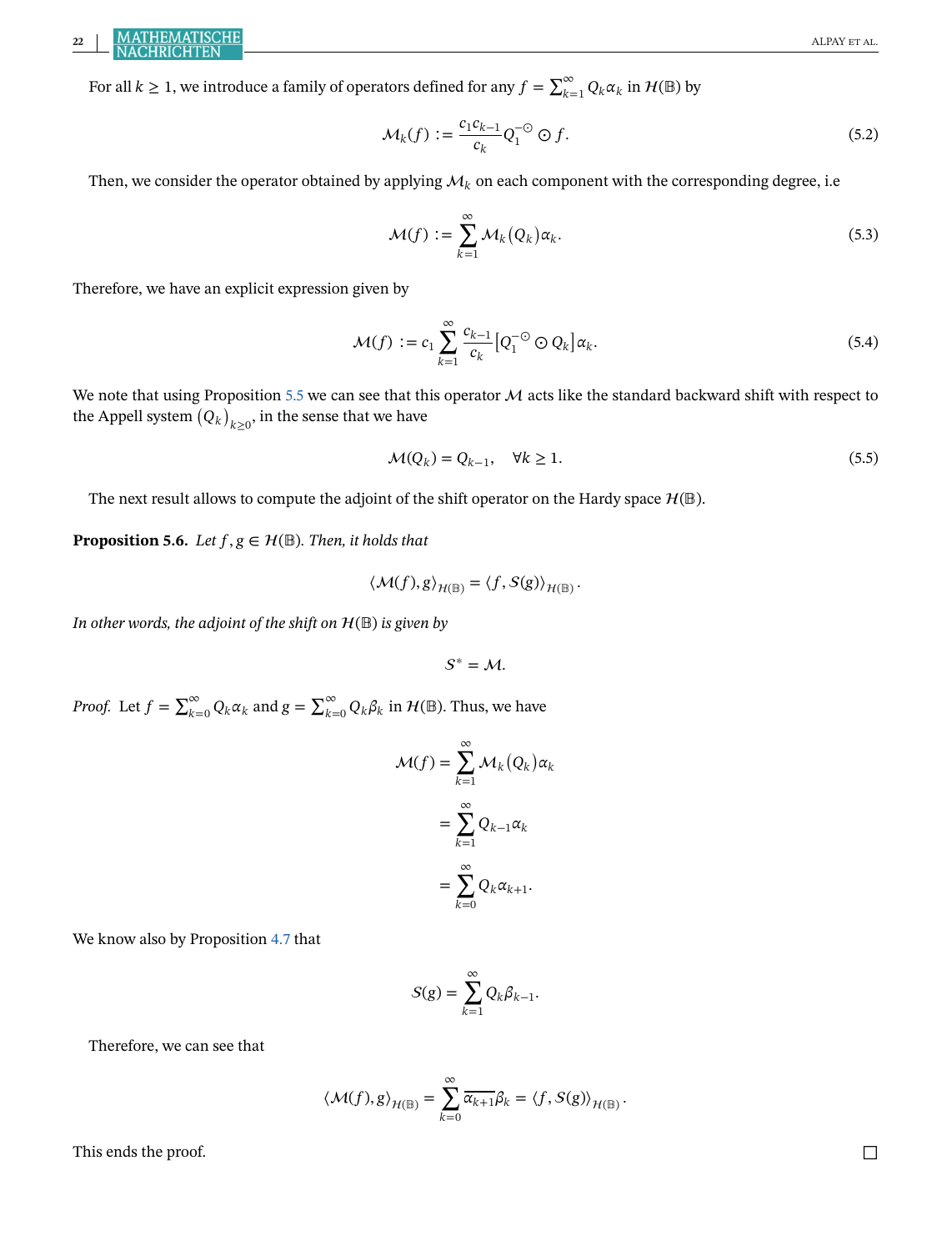<span id="page-24-0"></span>In [\[6\]](#page-27-0) the authors introduced a backward shift with respect to each Fueter variable using some integral operators. Inspired from this approach, we present now an equivalent way to deal with the backward shift operator in our situation. First, for all  $\varepsilon>0$  we consider on  $H(\mathbb{B})$  a family of operators  $\mathcal{R}_{\varepsilon}: f \mapsto R_{\varepsilon}(f)$  defined using the following expression

$$
\mathcal{R}_{\varepsilon}(f)(q) := \int_{\varepsilon}^{1} \frac{1}{t} \frac{\overline{\partial}}{2} [f(tq)] dt, \, q \in \mathbb{B} \setminus \{0\},\tag{5.6}
$$

where  $\frac{\overline{\partial}}{2}$  denotes the hypercomplex derivative with respect to the variable  $q$ . Then, we consider the backward shift operator given by

$$
\mathcal{R}(f)(q) := \lim_{\varepsilon \to 0} \mathcal{R}_{\varepsilon}(f)(q), \ q \in \mathbb{B} \setminus \{0\},\tag{5.7}
$$

and

$$
\mathcal{R}f(0) = \frac{\overline{\partial}}{2}f(0). \tag{5.8}
$$

We note that the backward shift operator  $\cal R$  acts by reducing the degree of the Appell system  $\left(Q_k\right)_{k\geq 0}$  as follows.

**Proposition 5.7.** *For all*  $k \geq 1$ *, it holds that* 

$$
\mathcal{R}(Q_k) = Q_{k-1}.
$$

*Proof.* Let  $k \geq 1$  and  $\varepsilon > 0$ . First, we note that

$$
Q_k(qt) = t^k Q_k(q), \ \forall \varepsilon < t < 1.
$$

Then, by definition of  $\mathcal{R}_\varepsilon$  and Appell property of the system  $\left(Q_k\right)_{k\geq 0}$  we have

$$
\mathcal{R}_{\varepsilon}(Q_{k})(q) = \int_{\varepsilon}^{1} \frac{1}{t} \frac{\overline{\partial}}{2} [Q_{k}(tq)] dt
$$
  

$$
= \int_{\varepsilon}^{1} \frac{t^{k}}{t} \frac{\overline{\partial}}{2} [Q_{k}(q)] dt
$$
  

$$
= kQ_{k-1}(q) \int_{\varepsilon}^{1} t^{k-1} dt.
$$

Therefore, we obtain

$$
\mathcal{R}_{\varepsilon}(Q_k)(q) = Q_{k-1}(q)(1 - \varepsilon^k), \ \forall \varepsilon > 0.
$$

Hence, by letting  $\varepsilon \longrightarrow 0$  we conclude that

$$
\mathcal{R}(Q_k) = Q_{k-1}, \ \forall k \ge 1.
$$

*Remark* 5.8. We observe thanks to formula [\(5.5\)](#page-23-0) and Proposition 5.7 that the two backward shift operators  $M$  and  $R$ coincide on the Clifford–Appell Hardy space  $\mathcal{H}(\mathbb{B})$ .

We prove also another property related to the backward shift operator R on the spaces  $\mathcal{HM}_{b}(\mathbb{B}).$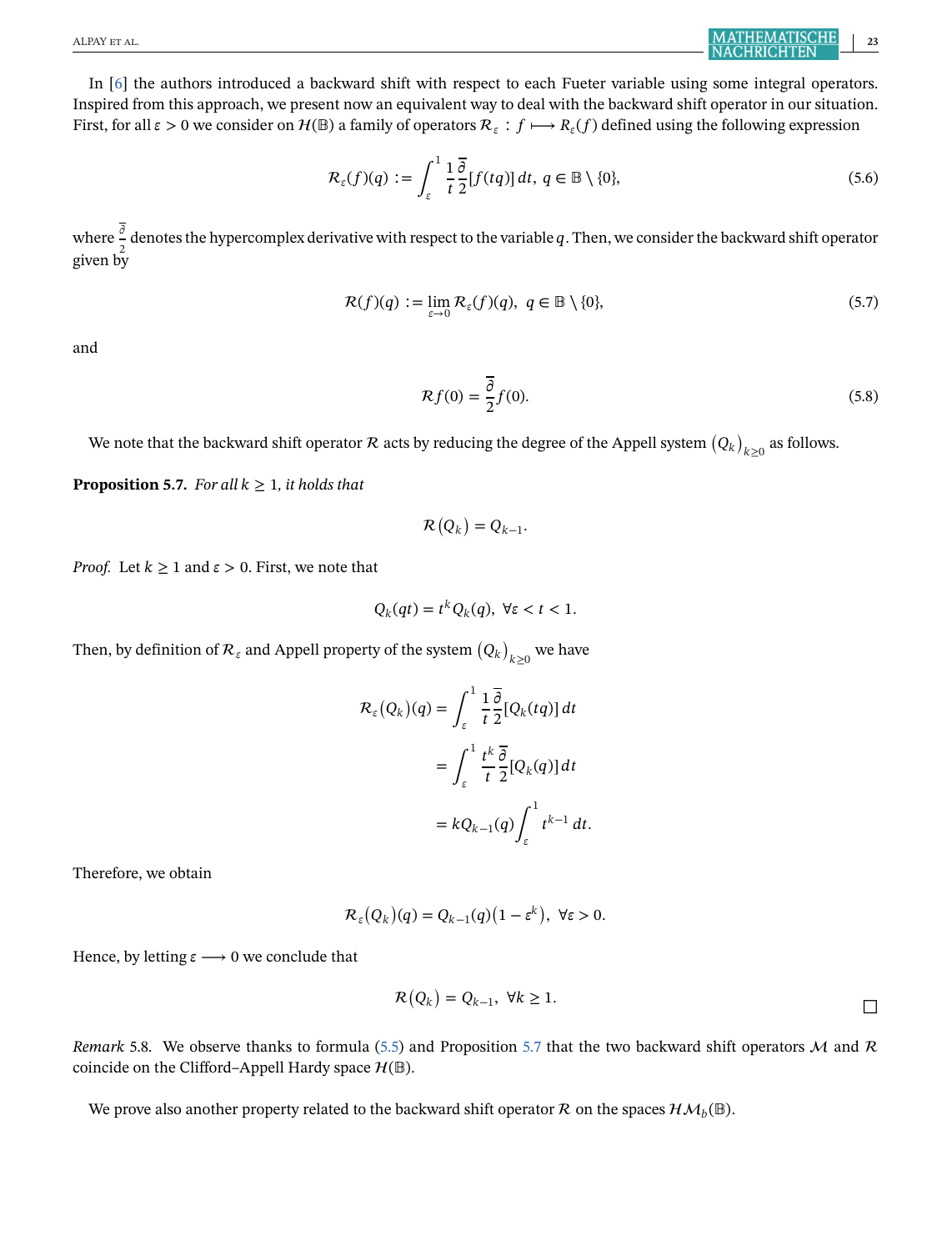<span id="page-25-0"></span> ${\bf Proposition 5.9.}$  Let  $b=\big(b_k\big)_{k\in\mathbb{N}}$  be a non decreasing sequence with  $b_0=1$  and  $f\in \mathcal{HM}_b(\mathbb{B}).$  Then, the following inequal*ity*

$$
||\mathcal{R}(f)||_{\mathcal{HM}_{b}}^{2} \le ||f||_{\mathcal{HM}_{b}}^{2} - |f(0)|^{2}
$$
\n(5.9)

*holds.*

*The equality holds on the Clifford–Appell Hardy space*  $H(\mathbb{B})$ *.* 

*Proof.* We write  $f = \sum_{k=0}^{\infty} Q_k \alpha_k$  in  $\mathcal{HM}_b(\mathbb{B})$ . Thus, by Proposition [5.7](#page-24-0) we can see that  $\mathcal{R}(f) = \sum_{k=0}^{\infty} Q_k \alpha_{k+1}$ . Therefore, using the fact that  $b$  is non decreasing we get

$$
||R(f)||_{\mathcal{HM}_{b}(\Omega)}^{2} = \sum_{k=0}^{\infty} b_{k} |\alpha_{k+1}|^{2}
$$
  

$$
\leq \sum_{k=0}^{\infty} b_{k+1} |\alpha_{k+1}|^{2}
$$
  

$$
= ||f||_{\mathcal{HM}_{b}(\Omega)}^{2} - |f(0)|^{2}.
$$

*Remark* 5.10. We note that using Proposition 5.9 we can see that the QRKHS  $HM_b(\mathbb{B})$  are invariant under the backward shift  $R$  and they satisfy inequality 5.9. It would be intersting to investigate the relation with Schur functions and see if the converse holds also in this framework. If it is the case, it will present a counterpart of the structure result proved in Theorem 3.1.2 of [\[5\]](#page-27-0).

## **6 THE FUETER MAPPING RANGE**

In this section we give an answer to Problem [3.5.](#page-6-0) Indeed, we give a characterisation of the Fueter mapping range related to the hypercomplex spaces introduced in Definition [3.2.](#page-5-0)

**Theorem 6.1.** Let  $\Omega = \mathbb{B}$  and  $c = (c_k)_{k \in \mathbb{N}}$  be a given non decreasing sequence with  $c_0 = 1$ . Then, there exists a sequence  $b = \bigl( b_k \bigr)_{k \geq 0}$  such that we have

$$
\tau(HS_c(\Omega)) = H\mathcal{M}_b(\Omega).
$$

*More precisely, we have*

*i*)  $b_k = \frac{c_{k+2}}{(k+1)^2(k+2)^2}$ , *for all*  $k \ge 0$ . *ii)* For all  $f \in HS_c(\Omega)$ , we have

$$
||\tau(f)||_{\mathcal{HM}_b(\Omega)} = 2\sqrt{||f||^2_{\mathcal{HS}_c(\Omega)} - |f(0)|^2 - c_1|f'(0)|^2}.
$$

*Proof.* Let  $g \in \tau(HS_c(\Omega))$ , thus there exists  $f \in HS_c$  such that  $g = \tau(f)$ . Then, we write the series expansion

$$
f(q) = \sum_{k=0}^{\infty} q^k a_k, \ \forall q \in \Omega.
$$

Thus, we have  $g = \tau(f) = \sum_{k=0}^{\infty} Q_k \alpha_k$ , with  $\alpha_k = -2(k+1)(k+2)a_{k+2}$ , for all  $k \ge 0$ . Now, we set

$$
b_k = \frac{c_{k+2}}{(k+1)^2(k+2)^2}, \ \forall k \ge 0.
$$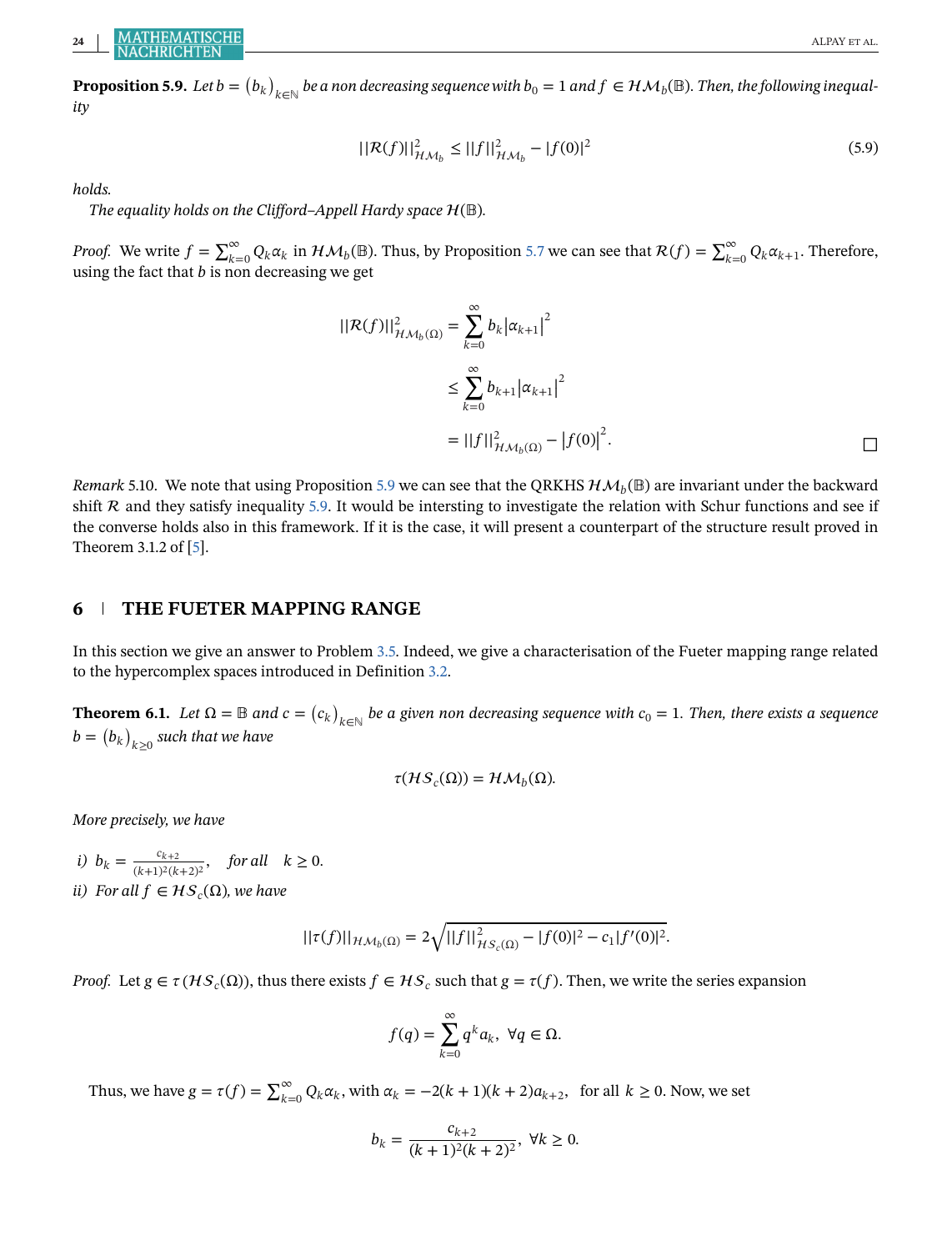Hence, since  $a_0 = f(0)$  and  $a_1 = f'(0)$  we obtain

$$
\begin{aligned} ||\tau(f)||_{\mathcal{HM}_{b}(\Omega)}^{2} &= \sum_{k=0}^{\infty} b_{k} |\alpha_{k}|^{2} \\ &= 4 \sum_{k=2}^{\infty} c_{k} |a_{k}|^{2} \\ &= 4 \left( ||f||_{\mathcal{HS}_{c}(\Omega)}^{2} - |f(0)|^{2} - c_{1}|f'(0)|^{2} \right) < \infty. \end{aligned}
$$

This ends the proof.  $\Box$ 

**Corollary 6.2.** If we set  $HS_c^0 := \{f \in HS_c, f(0) = f'(0) = 0\}$ . Then, the Fueter mapping  $\tau$  defines a right quaternionic isometric operator (up to constant) from  $\mathcal{HS}^0_c$  onto  $\mathcal{HM}_b$ .

*Proof.* We only have to apply ii) in Theorem [6.1](#page-25-0) and get

$$
||\tau(f)||_{\mathcal{HM}_b(\Omega)} = 2||f||_{\mathcal{HS}_c(\Omega)}, \ \forall f \in \mathcal{HS}_c^0.
$$

*Remark* 6.3. The generic calculations provided in Theorem [6.1](#page-25-0) confirm the results obtained in [\[21\]](#page-28-0) for the Fock and Bergman cases.

*Remark* 6.4. We note that in Theorem [6.1](#page-25-0) even if the sequence *b* is not necessarily a non decreasing sequence but the corresponding spaces  $HM<sub>b</sub>$  are QRKHS. For the Fock–Fueter space on H we refer to the calculation details provided in  $[21]$ . However, on the quaternionic unit ball  $\mathbb B$  this fact results thanks to the convergence of a certain power series associated to the sequence *b*.

**Proposition 6.5.** *Let and two sequences as in Theorem [6.1.](#page-25-0) Then, the power series given by*

$$
\sum_{k=0}^{\infty} \frac{|q|^{2k}}{b_k} = \sum_{k=0}^{\infty} \frac{(k+1)^2(k+2)^2}{c_{k+2}} |q|^{2k}
$$
(6.1)

*is convergent on the quaternionic unit ball*  $\mathbb{B}$ *.* 

*Proof.* Let  $q \in \mathbb{B}$  and set

$$
s_k = \frac{(k+1)^2(k+2)^2}{c_{k+2}} |q|^{2k}, \ \forall k \ge 0.
$$

We have

$$
\frac{s_{k+1}}{s_k} = |q|^2 \frac{(k+3)^2 c_{k+2}}{(k+1)^2 c_{k+3}}, \ \forall k \ge 0.
$$

Then, using the fact that the sequence  $\left(c_k\right)_{k\geq 0}$  is non decreasing we can see that

$$
\lim_{k \to \infty} \frac{s_{k+1}}{s_k} \le |q|^2 < 1.
$$

Hence, by the d'Alembert ratio test the thesis follows.  $\Box$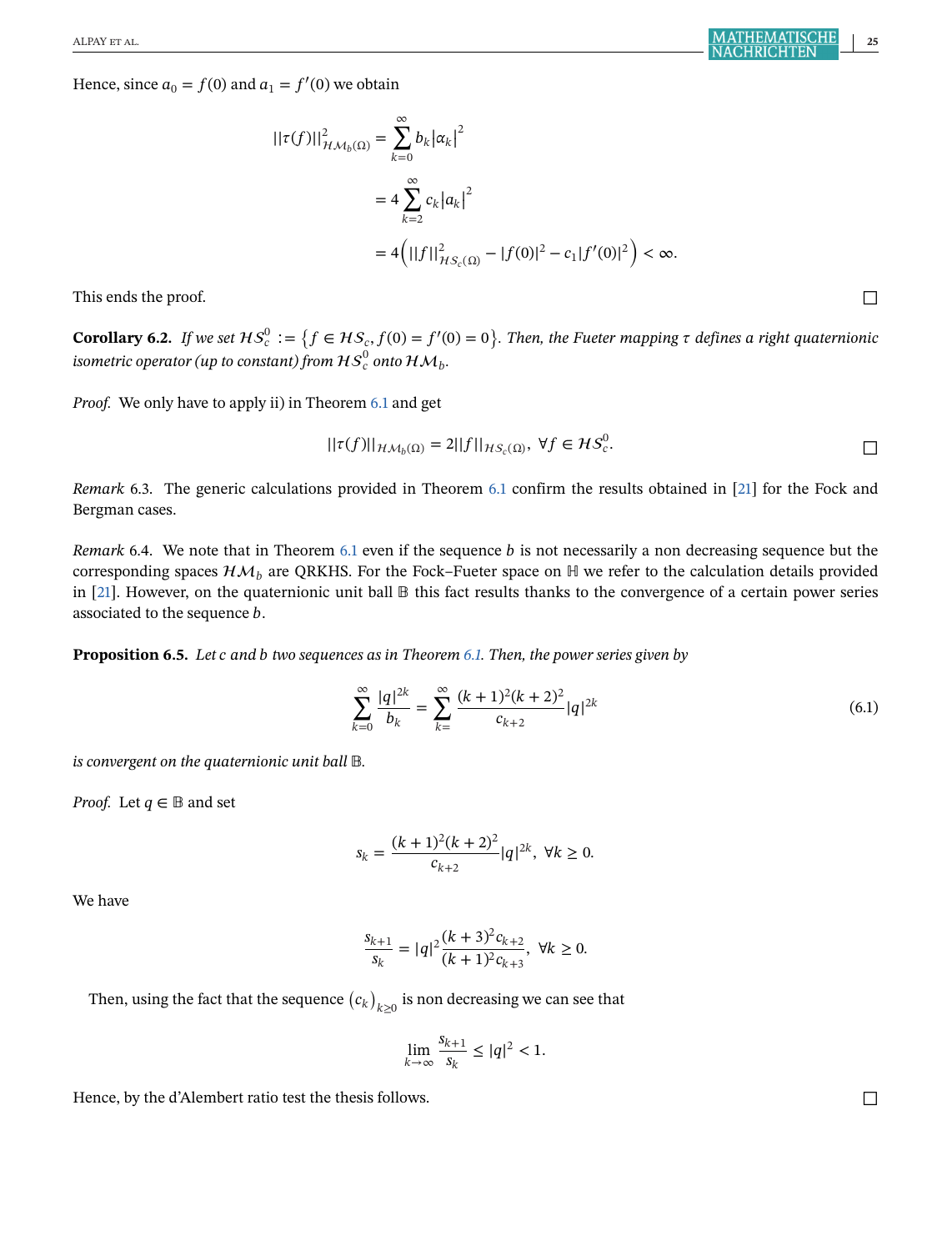<span id="page-27-0"></span>26 **ALPAY ET AL. ALPAY ET AL.** ALPAY ET AL.

|  | TABLE 1 |  |  | Some spaces $HM_h$ obtained in Theorem 6.1 |  |
|--|---------|--|--|--------------------------------------------|--|
|--|---------|--|--|--------------------------------------------|--|

| $HS_c$    | $c_k$ | $b_k$                       | $  \tau(f)  _{\mathcal{HM}_h}$                             |
|-----------|-------|-----------------------------|------------------------------------------------------------|
| Hardy     |       | $(k+1)^2(k+2)^2$            | $2\sqrt{  f  ^2_{HS_c}} -  f(0) ^2 -  f'(0) ^2$            |
| Fock      | k!    | $(k + 1)(k + 2)$            | $2\sqrt{  f  ^2_{HS_c}- f(0) ^2- f'(0) ^2}$                |
| Dirichlet |       | $(k + 1)^2(k + 2)$          | $2\sqrt{  f  ^2_{HS_c}} -  f(0) ^2 -  f'(0) ^2$            |
| Bergman   | $k+1$ | $(k + 3)(k + 1)^2(k + 2)^2$ | $2\sqrt{  f  ^2_{HS_c}} -  f(0) ^2 - \frac{1}{2} f'(0) ^2$ |

*Remark* 6.6. As a consequence of the previous proposition it is not difficult to see that on  $\mathbb B$  the hypercomplex space  $\mathcal HM_h$ obtained in Theorem [6.1](#page-25-0) is a QRKHS with a reproducing kernel given by

$$
K_{\mathcal{H}\mathcal{M}_b}(q, p) = \sum_{k=0}^{\infty} \frac{(k+1)^2(k+2)^2}{c_{k+2}} Q_k(q) \overline{Q_k(p)}, \ \forall (q, p) \in \mathbb{B} \times \mathbb{B}.
$$
 (6.2)

In the previous table (Table 1) we list some spaces of slice hyperholomorphic functions and their Fueter mapping ranges denoted respectively by  $HS_c$  and  $HM_b$ , the associated sequences c and b and the Fueter mapping norms.

### **ACKNOWLEDGEMENTS**

Daniel Alpay thanks the Foster G. and Mary McGaw Professorship in Mathematical Sciences, which supported this research. Kamal Diki thanks Chapman University for kind hospitality during the period in which a part of this paper was written. This research is supported by the project INdAM Doctoral Programme in Mathematics and/or Applications Cofunded by Marie Sklodowska-Curie Actions, acronym: INdAM-DP-COFUND-2015, grant number: 713485.

#### **ORCID**

*Kamal Diki* <https://orcid.org/0000-0002-4359-7535> *Irene Sabadini* <sup>(1)</sup> <https://orcid.org/0000-0002-9930-4308>

#### **REFERENCES**

- [1] D. Alpay, F. Colombo, and I. Sabadini, *Quaternionic Hardy spaces in the open unit ball and half space and Blaschke products*, J. Phys. Conf. Ser. **597** (2015), 012009.
- [2] D. Alpay, F. Colombo, and I. Sabadini, *Slice hyperholomorphic Schur analysis*, Oper. Theory Adv. Appl., vol. 256, Birkhäuser, Basel, 2016.
- [3] D. Alpay, F. Colombo, and I. Sabadini, *The Fock space as a de Branges–Rovnyak space*, Integral Equation Operator Theory **91** (2019), no. 6, Paper no. 51, 12 pp.
- [4] D. Alpay, F. Colombo, I. Sabadini, and G. Salomon, *The Fock space in the slice hyperholomorphic setting*, Hypercomplex Analysis: New Perspectives and Applications, Trends Math., Springer, 2014, pp. 43–59.
- [5] D. Alpay, A. Dijksma, J. Rovnyak, and H. Snoo, *Schur functions, operator colligations, and reproducing kernel Pontryagin spaces*, Oper. Theory Adv. Appl., vol. 96, Birkhäuser, Basel, 1997.
- [6] D. Alpay, M. Shapiro, and D. Volok, *Rational hyperholomorphic functions in* ℝ4, J. Funct. Anal. **221** (2005), 122–149.
- [7] P. Appell, *Sur une classe de polynomes*, Ann. Sci. Éc. Norm. Supér. **9** (1880), 119–144. (French).
- [8] Q. T. Bao, *Probabilistic approach to Appell polynomials*, Exp. Math. **33** (2015), 269–294.
- [9] F. Brackx, R. Delanghe, and F. Sommen, *Clifford analysis*, Research Notes in Mathematics, vol. 76, Pitman (Advanced Publishing Program), Boston, MA, 1982.
- [10] I. Cação, M. I. Falcão, and H. Malonek, *Hypercomplex polynomials, Vietoris' rational numbers and a related integer numbers sequence*, Complex Anal. Oper. Theory **11** (2017), 1059–1076.
- [11] I. Cação, M. I. Falcão, and H. Malonek, *Laguerre derivative and monogenic Laguerre polynomials: An operational approach*, Math. Comput. Model. **53** (2011), 1084–1094.
- [12] C. M. P. Castillo Villalba, F. Colombo, J. Gantner, and J. O. Gonzalez-Cervantes, *Bloch, Besov and Dirichlet spaces of slice hyperholomorphic functions*, Complex Anal. Oper. Theory **9** (2015), 479–517.
- [13] F. Colombo, J. O. Gonzalez-Cervantes, and I. Sabadini, *Further properties of the Bergman spaces of slice regular functions*, Adv. Geom. **15** (2015), 469–484.
- [14] F. Colombo, I. Sabadini, and F. Sommen, *The inverse Fueter mapping theorem*, Commun. Pure Appl. Anal. **10** (2011), 1165–1181.
- [15] F. Colombo, I. Sabadini, F. Sommen, and D. C. Struppa, *Analysis of Dirac systems and computational algebra*, Progr. Math. Phys., vol. 39, Birkäuser, Boston, 2004.
- [16] F. Colombo, I. Sabadini, and D. C. Struppa, *Entire slice regular functions*, Springer Briefs in Mathematics, Springer, Cham, 2016.